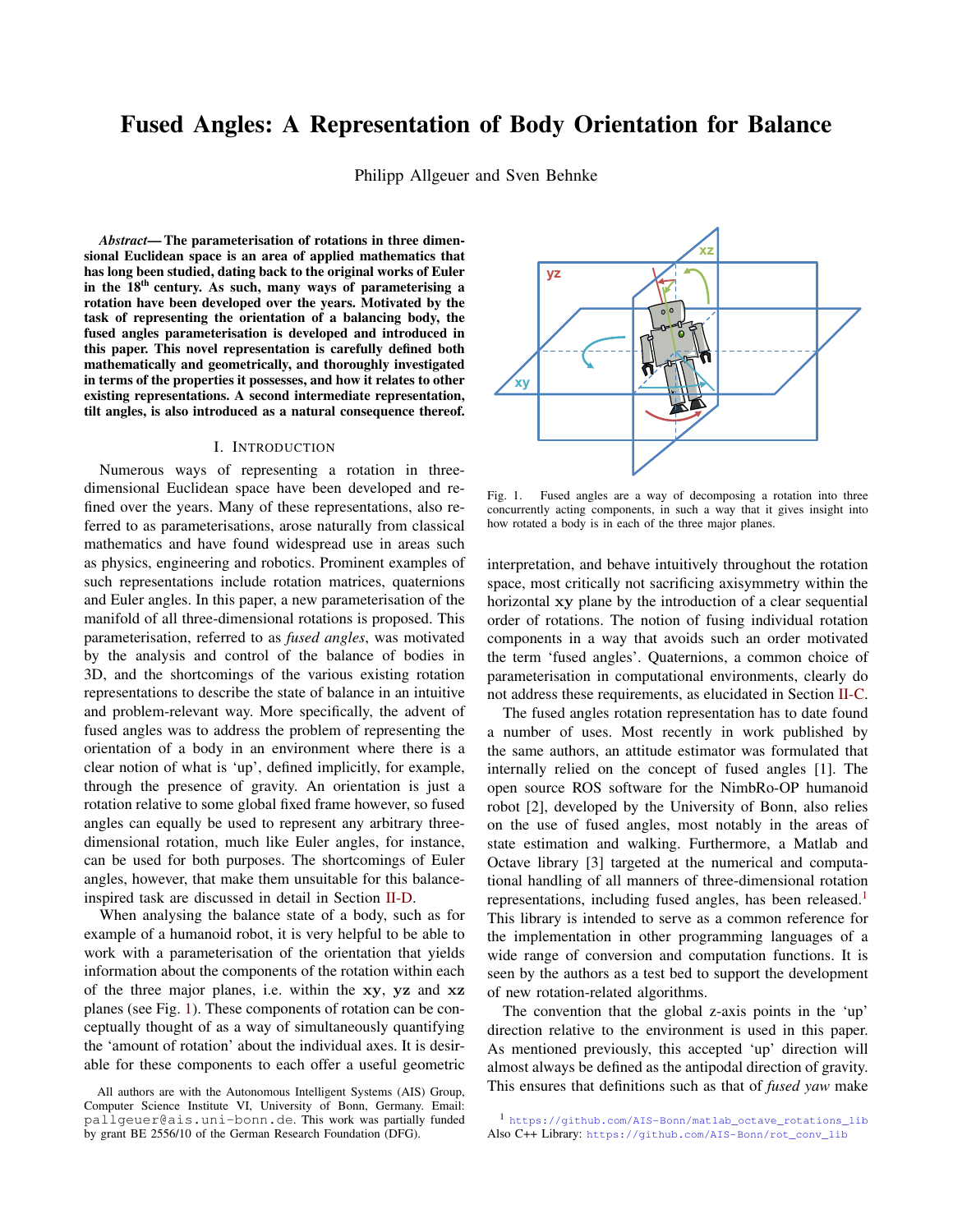terminological sense in consideration of the true rotation of a body relative to its environment. All derived formulas and results could easily be rewritten using an alternative convention if this were to be desired.

The contribution of this paper lies in the introduction of the novel concept of fused angles for the representation of rotations. A further contribution is the concept of tilt angles (see Section [III-A\)](#page-2-0), an intermediary representation that emerges naturally from the derivation of the former.

#### <span id="page-1-3"></span>II. REVIEW OF EXISTING ROTATION REPRESENTATIONS

Many ways of representing 3D rotations in terms of a finite set of parameters exist. Different representations have different advantages and disadvantages, and which representation is suitable for a particular application depends on a wide range of considerations. Such considerations include:

- Ease of geometric interpretation, in particular in a form that is relevant to the particular problem,
- The range of singularity-free behaviour,
- Computational efficiency in terms of common operations such as rotation composition and vector rotation,
- Mathematical convenience, in terms of numeric and algebraic complexity and manipulability, and
- Algorithmic convenience, in the sense of a representation potentially possessing properties that can conveniently be exploited for a particular algorithm.

A wide range of existing rotation representations are reviewed in this section as a basis for comparison. Due to the dimensionality of the space of 3D rotations, a minimum of three parameters is required for any such representation. A representation with exactly three parameters is referred to as *minimal*, while other representations with a greater number of parameters are referred to as *redundant*.

#### *A. Rotation Matrices*

A rotation can be represented as a linear transformation of coordinate frame basis vectors, expressed in the form of an orthogonal matrix of unit determinant. Due to the strong link between such transformation matrices and the theory of direction cosines, the name Direction Cosine Matrix is also sometimes used. The space of all rotation matrices is called the special orthogonal group  $SO(3)$ , and is defined as

$$
SO(3) = \{ R \in \mathbb{R}^{3 \times 3} : R^T R = \mathbb{I}, \, \det(R) = 1 \}. \tag{1}
$$

Rotation of a vector  $\mathbf{v} \in \mathbb{R}^3$  by a rotation matrix is given by matrix multiplication. For a rotation from coordinate frame  ${G}$  to  ${B}$ , we have that

$$
{}_{B}^{G}R = \begin{bmatrix} {}^{G}\mathbf{x}_{B} & {}^{G}\mathbf{y}_{B} & {}^{G}\mathbf{z}_{B} \end{bmatrix} = \begin{bmatrix} {}^{B}\mathbf{x}_{G} & {}^{B}\mathbf{y}_{G} & {}^{B}\mathbf{z}_{G} \end{bmatrix}^{T}, \quad (2)
$$

where  ${}^{G}_{\mathbf{y}_{B}}$ , for example, is the column vector corresponding to the y-axis of frame {B}, expressed in the coordinates of frame {G}. The notation  ${}_{B}^{G}R$  refers to the relative rotation from {G} to {B}. With nine parameters, rotation matrices are clearly a redundant parameterisation of the rotation space. They are quite useful in that they are free of singularities and trivially expose the basis vectors of the fixed and rotated frames, but for many tasks they are not as computationally and numerically suitable as other representations.

# <span id="page-1-4"></span>*B. Axis-Angle and Rotation Vector Representations*

By Euler's rotation theorem [4], every rotation in the threedimensional Euclidean space  $\mathbb{R}^3$  can be expressed as a single rotation about some axis. As such, each rotation can be mapped to a pair  $(\hat{\mathbf{u}}, \theta) \in S^2 \times \mathbb{R}$ , where  $\hat{\mathbf{u}}$  is a unit vector corresponding to the axis of rotation, and  $\theta$  is the magnitude of the rotation. Note that  $S^2 = \{ \mathbf{v} \in \mathbb{R}^3 : ||\mathbf{v}|| = 1 \},$  the 2sphere, is the set of all unit vectors in  $\mathbb{R}^3$ . A closely related concept is that of the rotation vector, given by  $u = \theta \hat{u}$ , which encodes the angle of rotation as the magnitude of the vector defining the rotation axis. Both the axis-angle and rotation vector representations suffer from a general impracticality of mathematical and numerical manipulation. For example, no formula for rotation composition exists that is more direct than converting to quaternions and back. The Simultaneous Orthogonal Rotations Angle (SORA) vector, a slight reformulation of the rotation vector concept in terms of virtual angular velocities and virtual time, was presented by Tomažič and Stančin in [5]. This formulation suffers from drawbacks similar to those of the rotation vector representation, which includes a discontinuity at rotations of 180<sup>°</sup>, and a general lack of geometric intuitiveness.

# <span id="page-1-1"></span>*C. Quaternions*

The set of all quaternions  $H$ , and the subset  $\mathbb Q$  thereof of all quaternions that represent pure rotations, are defined as

$$
\mathbb{H} = \{ q = (q_0, \mathbf{q}) \equiv (w, x, y, z) \in \mathbb{R}^4 \},
$$
  
\n
$$
\mathbb{Q} = \{ q \in \mathbb{H} : ||q|| = 1 \}.
$$
\n(3)

Quaternion rotations can be related to the axis-angle representation, and thereby visualised to some degree, using

<span id="page-1-2"></span>
$$
q = (q_0, \mathbf{q}) = (\cos \frac{\theta}{2}, \hat{\mathbf{u}} \sin \frac{\theta}{2}) \in \mathbb{Q}, \tag{4}
$$

where  $(\hat{\mathbf{u}}, \theta) \in S^2 \times \mathbb{R}$  is any axis-angle rotation pair, and q is the equivalent quaternion rotation. The use of quaternions to express rotations generally allows for very computationally efficient calculations, and is grounded by the well-established field of quaternion mathematics. A crucial advantage of the quaternion representation is that it is free of singularities. On the other hand however, it is not a one-to-one mapping of the special orthogonal group, as q and  $-q$  both correspond to the same rotation. The redundancy of the parameters also means that the unit magnitude constraint has to explicitly and sometimes non-trivially be enforced in numerical computations. Furthermore, no clear geometric interpretation of quaternions exists beyond the implicit relation to the axisangle representation given in [\(4\)](#page-1-2). For applications related to the balance of a body, where questions arise such as 'how rotated' a body is in total or within a particular major plane, the quaternion representation yields no direct insight.

# <span id="page-1-0"></span>*D. Euler Angles*

A step in the right direction of understanding the different components of a rotation is the notion of Euler angles. In this representation, the total rotation is split into three individual elemental rotations, each about a particular coordinate frame axis. The three Euler angles  $(\alpha, \beta, \gamma)$  describing a rotation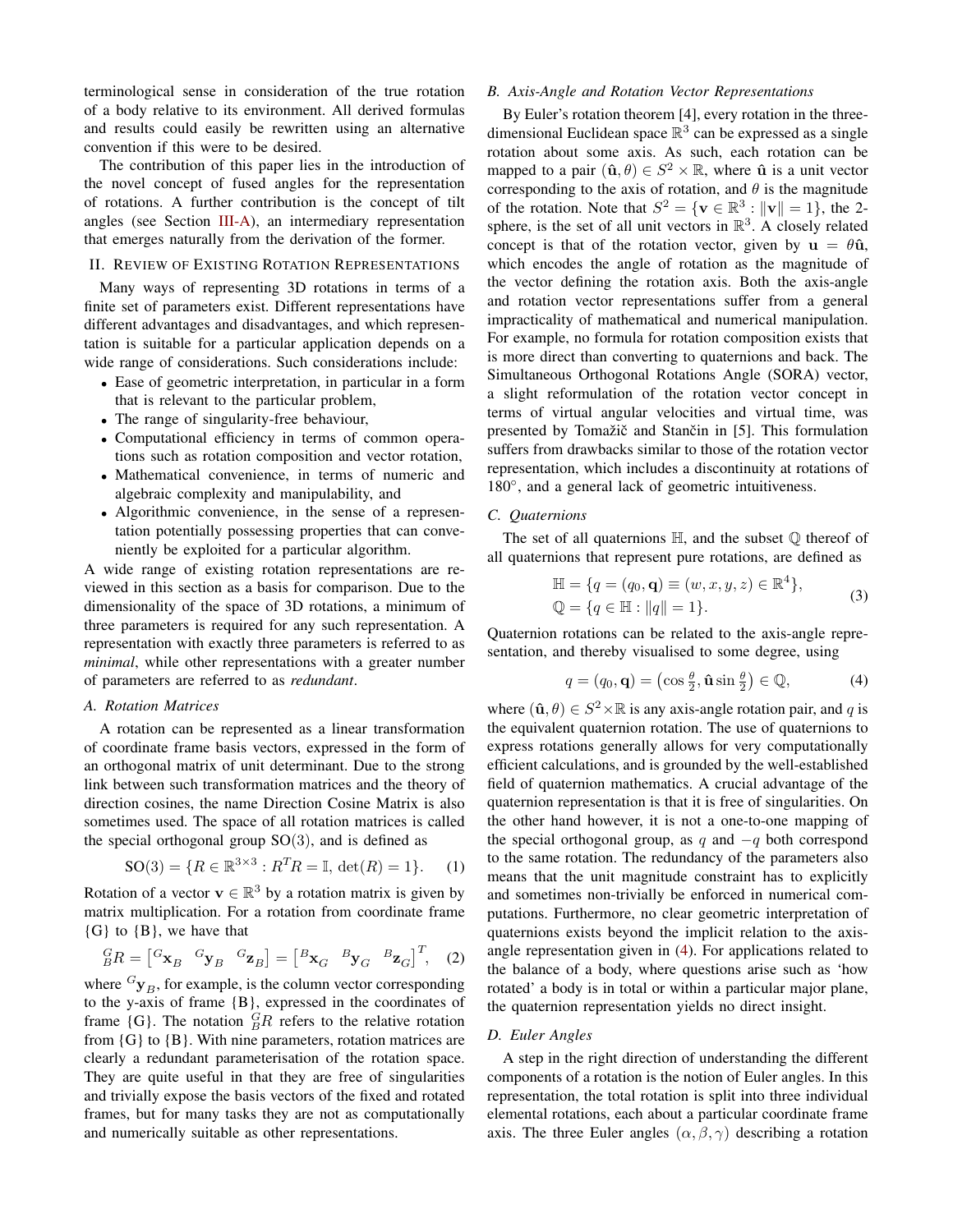are the successive magnitudes of these three elemental rotations. Many conventions of Euler angles exist, depending on the order in which the elemental axis rotations are chosen and whether the elemental rotations are taken to be intrinsic (about the rotating coordinate frame) or extrinsic (about the fixed coordinate frame). Extrinsic Euler angles can easily be mapped to their equivalent intrinsic Euler angles representations, and so the two types do not exhibit fundamentally different behaviour. If all three coordinate axes are used in the elemental rotations, the representation is alternatively known as Tait-Bryan angles, and the three parameters are referred to as yaw, pitch and roll, respectively. Tait-Bryan angles, although promising at first sight, do not suffice for the representation of the orientation of a body in balance-related scenarios. The main reasons for this are:

- The proximity of the gimbal lock singularity to normal working ranges, leading to unwanted artefacts due to increased local parameter sensitivity in a widened neighbourhood of the singularity,
- The fundamental requirement of an order of elemental rotations, leading to asymmetrical definitions of pitch and roll that do not correspond in behaviour, and
- The asymmetry introduced by the use of a yaw definition that depends on the projection of one of the coordinate axes onto a fixed plane, leading to unintuitive non-axisymmetric behaviour of the yaw angle.

The first listed point is a problem in real life, if for example a bipedal robot falls down, and thereby comes near the Euler angle singularity. As an example of the last of the listed points, consider the intrinsic ZYX Euler angles representation, recalling that the global z-axis points 'upwards' (see Section [I\)](#page-0-2). Consider a body in space, assumed to be in its identity orientation, and some arbitrary rotation of the body relative to its environment. It would be natural and intuitive to expect that the yaw of this relative rotation is independent of the chosen definition of the global x and y-axes. This is because the true rotation of the body is always the same, regardless of the essentially arbitrary choice of the global x and y-axes, and one would expect a well-defined yaw to be a property of the rotation, not the axis convention. This is not the case for ZYX Euler yaw however, as can be verified by counterexample with virtually any non-degenerate case. The yaw component of the fused angles representation, defined in Section [III-A,](#page-2-0) can be proven to satisfy this property.

#### *E. Vectorial Parameterisations*

Parameterisations are sometimes developed specifically to exhibit certain properties that can be exploited to increase the efficiency of an algorithm. A class of such generally more mathematical and abstract rotation representations is the family of vectorial parameterisations. Named examples of these include the Gibbs-Rodrigues parameters [6] and the Wiener-Milenković parameters [7], also known as the conformal rotation vector (CRV). Such parameterisations derive from mathematical identities such as the Euler-Rodrigues formula [8], and as such do not in general have any useful geometric interpretation, and find practical use in only very specific

<span id="page-2-1"></span>

Fig. 2. Definition of the tilt rotation and tilt angles parameters of the rotation from {G} to {B}.  $\psi$  is the fused yaw,  $\gamma$  is the tilt axis angle,  $\alpha$  is the tilt angle and  $\hat{v}$  is the tilt axis. The intermediate frame {A} is constructed by rotating  ${B}$  such that  $\mathbf{z}_B$  rotates directly onto  $\mathbf{z}_G$ .

applications. Detailed derivations and analyses of vectorial parameterisations can be found in [6] and [7].

#### III. FUSED ANGLES

Fused angles were motivated by the lack of an existing 3D rotation formalism that naturally deals with the dissolution of a complete rotation into parameters that are specifically and geometrically relevant to the balance of a body, and that does not introduce order-based asymmetry in the parameters. None of the representations discussed in Section [II](#page-1-3) satisfy this property. The unwanted artefacts in the existing notions of yaw (see Section [II-D\)](#page-1-0) also led to the need for a more suitable, stable and axisymmetric definition of yaw.

# <span id="page-2-0"></span>*A. Geometric Definition of Tilt Angles*

We begin by defining an intermediate rotation representation, referred to as *tilt angles*. The tilt angles parameter definitions are illustrated in Fig. [2.](#page-2-1) Note that we follow the convention that, for example,

$$
{}^{G}\mathbf{z}_{B} = ({}^{G}z_{Bx}, {}^{G}z_{By}, {}^{G}z_{Bz})
$$
 (5)

denotes the unit vector corresponding to the positive z-axis of a frame {B}, expressed in the coordinates of a frame {G}. The absence of a coordinate basis qualifier, such as for example in the notation ' $z_B$ ', implies that a vector is by default expressed relative to the global fixed frame.

Let {G} denote the global fixed frame, defined with the convention that the global z-axis points upwards in the environment, as discussed in Section [I.](#page-0-2) We define {B} to be the body-fixed coordinate frame. For an identity orientation of the body, the frames {G} and {B} should clearly coincide.

As  $\mathbf{z}_G$  and  $\mathbf{z}_B$  are vectors in  $\mathbb{R}^3$ , a rotation about an axis perpendicular to both vectors exists that maps  $z_G$  onto  $z_B$ . Note that this is a different condition to mapping  ${G}$ onto {B}. We choose an axis-angle representation  $(\hat{\mathbf{v}}, \alpha)$  (see Section [II-B\)](#page-1-4) of this *tilt rotation* such that  $\alpha \in [0, \pi]$ . The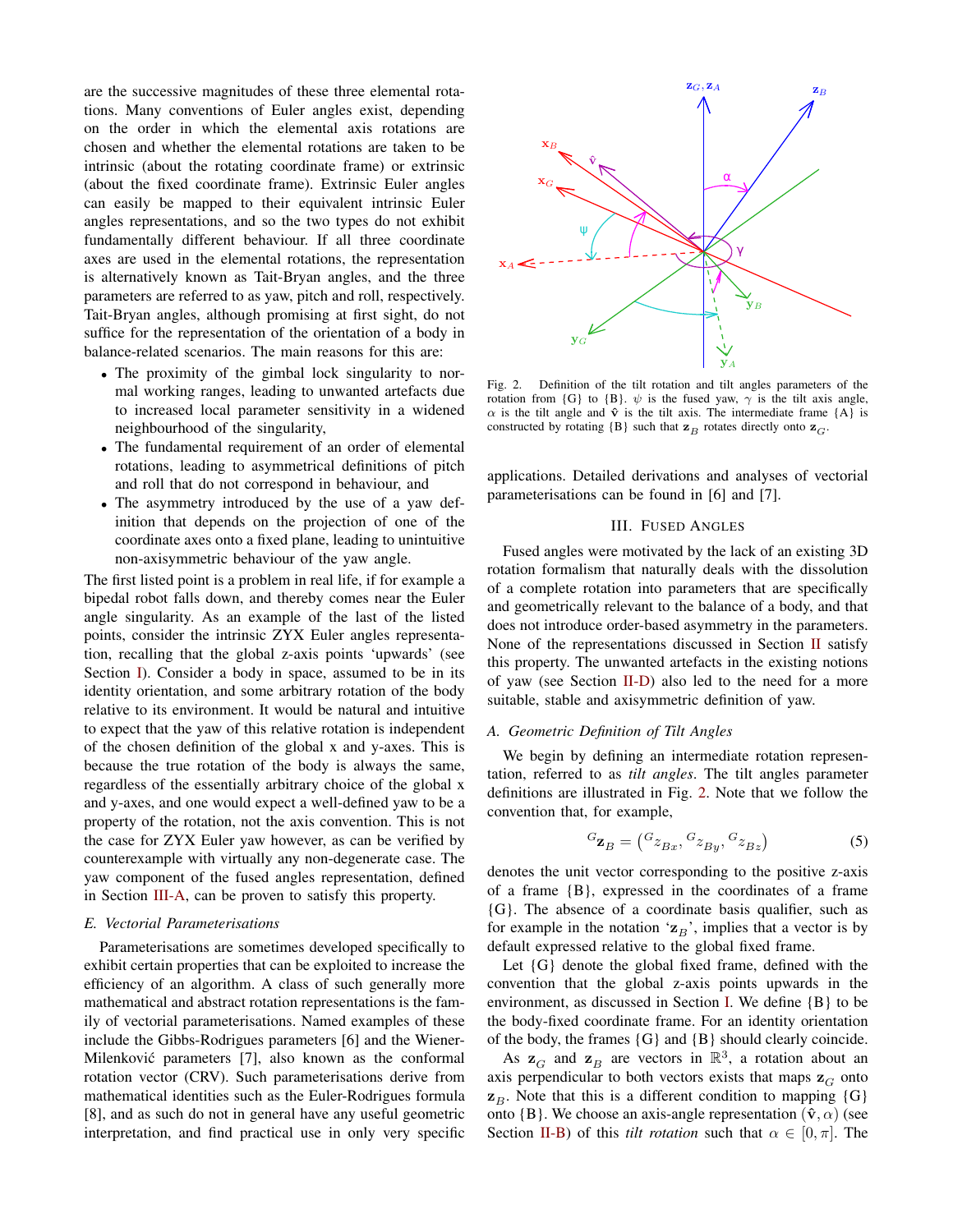<span id="page-3-0"></span>

Fig. 3. Definition of the fused angles parameters  $(\theta, \phi, h)$  that describe the tilt rotation component of the rotation from  ${G}$  to  ${B}$ .  ${A}$  is the same intermediate frame as from the geometric definition of tilt angles (see Fig. [2\)](#page-2-1). The  $x_G$  and  $y_G$  axes are not shown in the figure for visual simplicity.  $\theta$  is the fused pitch,  $\phi$  is the fused roll, h is the hemisphere,  $\mathbf{v}_x$  is the projection of  $\mathbf{z}_G$  onto the  $\mathbf{y}_B \mathbf{z}_B$  plane, and  $\mathbf{v}_y$  is the projection of  $\mathbf{z}_G$  onto the  $\mathbf{x}_B \mathbf{z}_B$  plane. Geometrically it can be seen that  $(\theta, \phi, h)$ depends only on the direction of  $\mathbf{z}_G$  relative to {B}, that is,  ${}^B\mathbf{z}_G$ .

angle  $\alpha$  is referred to as the *tilt angle* of  ${B}$ , and the vector  $\hat{v}$  is referred to as the *tilt axis* of  ${B}$ . We define coordinate frame {A} to be the frame that results when we apply the inverse of the tilt rotation to {B}. By definition  $z_A = z_G$ , so it follows that  $\hat{v}$ —and trivially also  $x_A$ —must lie in the  $x_A y_A$  plane. The angle  $\gamma$  about  $z_A$  from  $x_A$  to  $\hat{v}$  (see Fig. [2\)](#page-2-1) is referred to as the *tilt axis angle* of {B}. It is easy to see that the tilt rotation from  ${A}$  to  ${B}$  is completely defined by the parameter pair  $(\gamma, \alpha)$ .

We now note that the rotation from  $\{G\}$  to  $\{A\}$  is one of pure yaw, that is, a pure z-rotation, and so define the angle  $\psi$  about  $\mathbf{z}_G$  from  $\mathbf{x}_G$  to  $\mathbf{x}_A$  (see Fig. [2\)](#page-2-1) as the *fused yaw* of {B}. It is important to note that the choice of using the x-axes in this definition of yaw is arbitrary, and a similar definition using the y-axes would be completely equivalent. The complete tilt angles representation of the rotation from {G} to {B} is now defined as

<span id="page-3-2"></span>
$$
^GBT=(\psi,\gamma,\alpha)\in(-\pi,\pi]\times(-\pi,\pi]\times[0,\pi]\equiv\mathbb{T}.\quad(6)
$$

The identity tilt angles rotation is given by  $(0, 0, 0) \in \mathbb{T}$ .

It can be seen from the method of construction that all rotations possess a tilt angles representation, although it is not always necessarily unique. Most notably, when  $\alpha = 0$ , the  $\gamma$  parameter can be arbitrary with no effect.

# *B. Geometric Definition of Fused Angles*

To remedy the possible ambiguity in the tilt angles parameters and work towards a more robust rotation representation, we introduce the concepts of *fused pitch* and *fused roll*. For reference, the relevant fused angles parameter definitions are illustrated in Fig. [3.](#page-3-0)

Let  $\mathbf{v}_x$  and  $\mathbf{v}_y$  be the projections of the  $\mathbf{z}_G$  vector onto the body-fixed  $y_Bz_B$  and  $x_Bz_B$  planes respectively. We define the fused pitch of {B} as the angle  $\theta$  between  $z_G$  and  $v_x$ , of sign  $-\text{sgn}\binom{B_{\mathbf{Z}}}{G_{\mathbf{Z}}}$ . By logical completion, the magnitude of  $\theta$  is taken to be  $\frac{\pi}{2}$  if  $\mathbf{v}_x = \mathbf{0}$ . We similarly define the fused roll of {B} as the angle  $\phi$  between  $z_G$  and  $v_y$ , of sign sgn $\left(^{B}\mathbf{z}_{Gy}\right)$ . The magnitude of  $\phi$  is taken to be  $\frac{\pi}{2}$  if  $\mathbf{v}_y = \mathbf{0}$ . Conceptually, fused pitch and roll can be thought of simply as the angles between  $z_G$  and the  $y_Bz_B$  and  $x_Bz_B$  planes respectively. Note that this definition of fused pitch and roll is invariant to the entire body-fixed frame {B} being yawed, as one would expect.

From inspection of the geometric definitions, it can be seen that the fused pitch and roll only uniquely specify a tilt rotation up to the z-hemisphere, that is, whether  $z_B$  and  $z<sub>G</sub>$  are mutually in the same hemisphere or not. To resolve this ambiguity, the *hemisphere* of a rotation (see Fig. [3\)](#page-3-0) is defined as  $sign({{}^B\mathbf{z}}_{Gz})$  =  $sign({{}^G\mathbf{z}}_{Bz})$ , where we define

$$
sign(x) = \begin{cases} 1 & \text{if } x \ge 0, \\ -1 & \text{if } x < 0. \end{cases}
$$
 (7)

Note that sign differs to the normal definition of a sign function in that  $sign(0) = 1$ , whereas  $sgn(0) = 0$ . This modified sign function is used throughout the remainder of this paper wherever clear distinction from the normal sign function is required.

Using the concept of the hemisphere of a rotation,  $(\theta, \phi, h)$ becomes a complete description of the tilt rotation component of a rotation. As such, together with the fused yaw  $\psi$ , the complete fused angles representation of the rotation from {G} to {B} can now be defined as

<span id="page-3-1"></span>
$$
\begin{aligned} \n\tilde{B}F &= (\psi, \theta, \phi, h) \\ \n&\in (-\pi, \pi] \times [-\frac{\pi}{2}, \frac{\pi}{2}] \times [-\frac{\pi}{2}, \frac{\pi}{2}] \times \{-1, 1\} \equiv \hat{\mathbb{F}}. \n\end{aligned} \tag{8}
$$

The identity fused angles rotation is given by  $(0, 0, 0, 1) \in \mathbb{F}$ . The  $(\theta, \phi, h)$  triplet in [\(8\)](#page-3-1) replaces the  $(\gamma, \alpha)$  pair in [\(6\)](#page-3-2) to define the tilt rotation component of a general rotation.

It can be observed from the geometric definitions above that the tilt rotation depends only on the direction of  $\mathbf{z}_G$ relative to frame  ${B}$ -that is, only on  ${}^{B}z_G$ . This, for example, means that the bottom row of the rotation matrix  ${}_{B}^{G}R$  (representing the rotation from {G} to {B}) can be completely identified with the tilt rotation component of that rotation. Interestingly, it can also be seen that the direction of  $z_G$  relative to frame {B} is precisely what an accelerometer attached to the body would measure under the assumption of quasi-static conditions. In this way, accelerometer measurements can easily be mapped to measurements of  $(\theta, \phi, h)$ and/or  $(\gamma, \alpha)$ .

# *C. Mathematical Definition of Fused Angles and Tilt Angles*

Based on the given geometric definitions, the following expressions can be derived as an alternative mathematical definition of the tilt angles tilt rotation parameters:

$$
\gamma = \operatorname{atan2}(-{}^{B}z_{Gx}, {}^{B}z_{Gy}) \in (-\pi, \pi],\tag{9}
$$

<span id="page-3-3"></span>
$$
\alpha = \text{acos}\left(\frac{B_{z}}{G_{z}}\right) \qquad \in [0, \pi]. \tag{10}
$$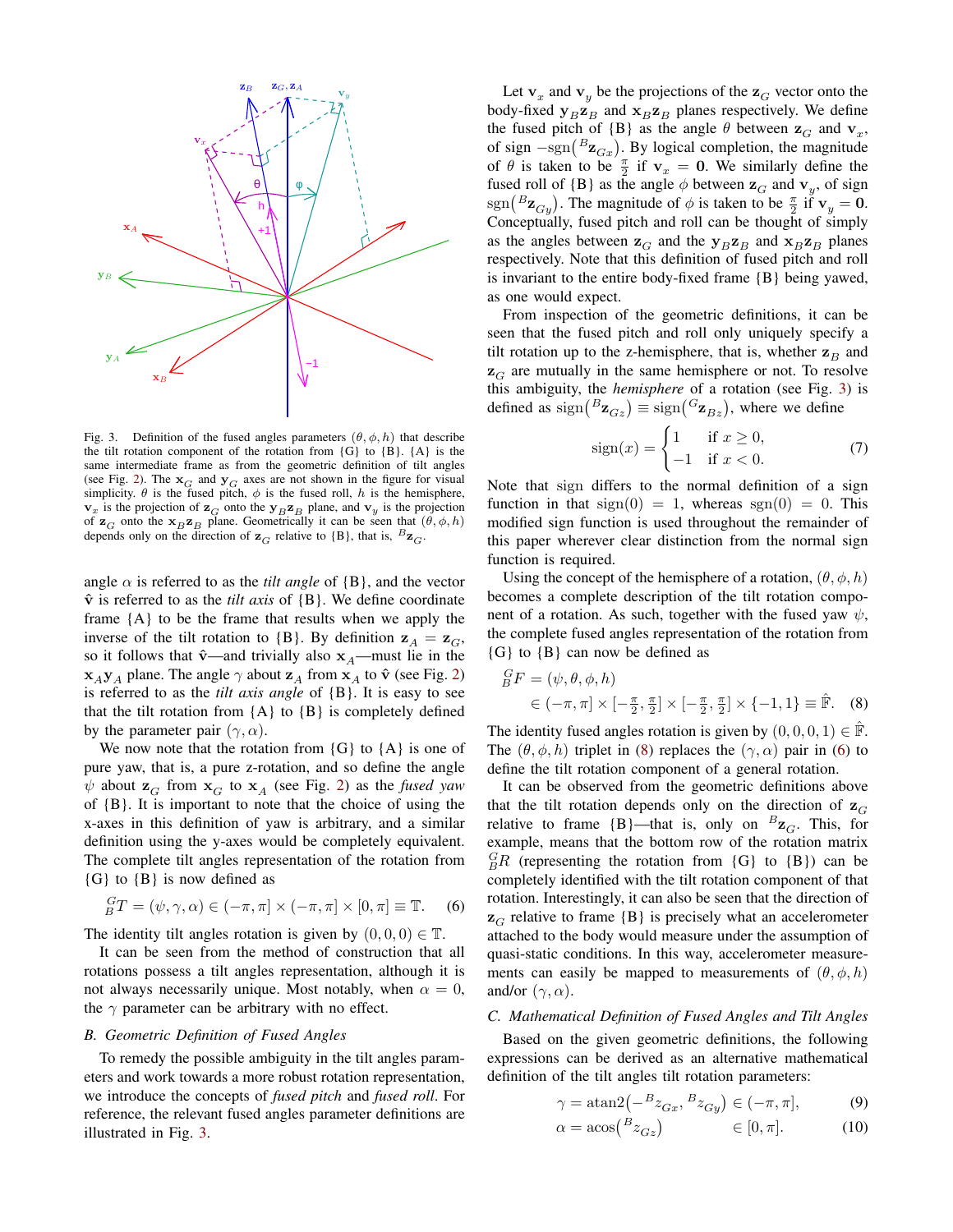<span id="page-4-3"></span>

Fig. 4. Level sets of the function  $f_s(\theta, \phi) = \sin^2 \theta + \sin^2 \phi$ , demonstrating that the sine sum criterion  $f_s(\theta, \phi) \leq 1$  is equivalent to the simpler inequality  $|\theta| + |\phi| \leq \frac{\pi}{2}$ , indicated by the shaded region in the plot. The shaded region is the domain of  $(\theta, \phi)$  for the fused angles representation.

Similarly, alternative mathematical definitions for the fused angles tilt rotation parameters can be derived to be

$$
\theta = \operatorname{asin}(-{}^{B}z_{Gx}) \in [-\frac{\pi}{2}, \frac{\pi}{2}],\tag{11}
$$

$$
\phi = \operatorname{asin}^{\left(B_{\mathcal{Z}_{G_y}}\right)} \quad \in [-\tfrac{\pi}{2}, \tfrac{\pi}{2}],\tag{12}
$$

$$
h = sign\binom{B_{Z_{Gz}}}{\epsilon} \quad \in \{-1, 1\}.
$$
 (13)

The analysis for the fused yaw parameter is slightly more complex, but with the use of cases one can nonetheless mathematically define it as

<span id="page-4-7"></span>
$$
\psi = \begin{cases} \text{wrap}\left(\text{atan2}\left(\frac{G_{Z_{Bx}}, -G_{Z_{By}}}\right) - \gamma\right) & \text{if } \alpha \neq 0, \\ \text{atan2}\left(\frac{G_{x_{By}}, G_{x_{Bx}}}\right) & \text{if } \alpha = 0, \end{cases} \tag{14}
$$

where wrap is a function that wraps an angle to  $(-\pi, \pi]$ . An alternative mathematical definition for fused yaw, namely [\(36\)](#page-6-0), is presented later in Section [IV.](#page-4-0)

It can be seen from  $(11-13)$  $(11-13)$  and the unit norm condition that  ${}^B\mathbf{z}_G$  is given by a well-defined multivariate function  $f_z: (\theta, \dot{\phi}, h) \mapsto {}^B{\bf z}_G$ , described by

$$
{}^{B}\mathbf{z}_{G} = \left(-\sin\theta, \sin\phi, h\sqrt{1-\sin^{2}\theta-\sin^{2}\phi}\right),\qquad(15)
$$

where for obvious reasons we must have  $\sin^2 \theta + \sin^2 \phi \leq 1$ . This inequality is referred to by the authors as the *sine sum criterion*, and is precisely equivalent to

$$
|\theta| + |\phi| \le \frac{\pi}{2}.\tag{16}
$$

Given that by definition  $\theta$ ,  $\phi \in [-\frac{\pi}{2}, \frac{\pi}{2}]$ , this equivalence can be seen by plotting the level sets of the multivariate function

$$
f_s(\theta, \phi) = \sin^2 \theta + \sin^2 \phi, \qquad (17)
$$

and finding the region where  $f_s(\theta, \phi) \leq 1$ . The resulting plot is shown in Fig. [4.](#page-4-3) The domain of  $f<sub>z</sub>$  is the restriction of  $[-\frac{\pi}{2}, \frac{\pi}{2}] \times [-\frac{\pi}{2}, \frac{\pi}{2}] \times \{-1, 1\}$  to  $|\theta| + |\phi| \leq \frac{\pi}{2}$ , and the universal set of all fused angles,  $\mathbb{F}$ , is a similar restriction of F—that is, a restriction by the sine sum criterion.

#### *D. Visualisation of Fused Angles*

The fused yaw parameter  $\psi$  is best visualised precisely as defined and illustrated in Fig. [2.](#page-2-1) The remaining fused angles parameters,  $(\theta, \phi, h)$ , are also well visualised based on their geometric definition shown in Fig. [3,](#page-3-0) but can alternatively be envisioned as loci of  ${}^B\mathbf{z}_G$ . Fig. [5](#page-5-0) shows surface plots of the manifolds that are generated by independently taking the image of  $f_z(\theta, \phi, h)$  for constant fused pitch  $\theta$ , fused roll  $\phi$ and hemisphere  $h$ . The surfaces that result can be seen to be single-ended cones and hemispheres. It is important to note that the plots are in the body-fixed frame {B}, and not in the global fixed frame {G}. Fig. [5c](#page-5-0) and Fig. [5f](#page-5-0) show how combining specifications of  $\theta$ ,  $\phi$  and h acts to resolve a unique  ${}^B\mathbf{z}_G$  based on the intersection of the various hemisphere and cone loci. The failure of two cones to intersect is precisely equivalent to a violation of the sine sum criterion, and hence an invalid specification of  $\theta$  and  $\phi$ . The hemisphere parameter h essentially decides which of the two cone intersections is used for  ${}^B\mathbf{z}_G$ .

#### <span id="page-4-0"></span>IV. CONVERSIONS TO OTHER REPRESENTATIONS

<span id="page-4-2"></span><span id="page-4-1"></span>Fused angles serve well in the analysis of body orientations, but even so, conversions to other representations are often required for mathematical computations such as rotation composition. The equations required for the conversion of the fused angles representation  $F = (\psi, \theta, \phi, h) \in \mathbb{F}$  to and from tilt angles, rotation matrix and quaternion representations are presented in this section. Similar conversions are also provided for the tilt angles representation  $T = (\psi, \gamma, \alpha) \in \mathbb{T}$ . The proofs of the conversion equations are generally not difficult, but beyond the scope of this paper.

*1) Fused angles*  $\leftrightarrow$  *Tilt angles:* The yaw parameters  $\psi$  of these two representations are equal, so the conversion from fused angles to tilt angles is completely summarised by

<span id="page-4-5"></span>
$$
\gamma = \operatorname{atan2}(\sin \theta, \sin \phi),\tag{18}
$$

$$
\alpha = \arccos\left(h\sqrt{1 - \sin^2\theta - \sin^2\phi}\right),\tag{19}
$$

where for numerical computation one may use the identity

$$
1 - \sin^2 \theta - \sin^2 \phi \equiv \cos(\theta + \phi)\cos(\theta - \phi). \tag{20}
$$

We interestingly note from  $(19)$  that

<span id="page-4-9"></span><span id="page-4-8"></span><span id="page-4-4"></span>
$$
\sin^2 \theta + \sin^2 \phi = \sin^2 \alpha. \tag{21}
$$

The conversion from tilt angles to fused angles is given by

$$
\theta = \operatorname{asin}(\sin \alpha \sin \gamma),
$$
  
\n
$$
\phi = \operatorname{asin}(\sin \alpha \cos \gamma),
$$
  
\n
$$
h = \begin{cases} 1 & \text{if } \alpha \le \frac{\pi}{2}, \\ -1 & \text{otherwise.} \end{cases}
$$
 (22)

2) Tilt angles  $\leftrightarrow$  *Rotation matrix:* Based on the geometric definition of tilt angles given in Section [III-A,](#page-2-0) the rotation matrix equivalent to  $T = (\psi, \gamma, \alpha) \in \mathbb{T}$  can be seen to be

<span id="page-4-6"></span>
$$
R = \begin{bmatrix} c_{\gamma}c_{\beta} + c_{\alpha}s_{\gamma}s_{\beta} & s_{\gamma}c_{\beta} - c_{\alpha}c_{\gamma}s_{\beta} & s_{\alpha}s_{\beta} \\ c_{\gamma}s_{\beta} - c_{\alpha}s_{\gamma}c_{\beta} & s_{\gamma}s_{\beta} + c_{\alpha}c_{\gamma}c_{\beta} & -s_{\alpha}c_{\beta} \\ -s_{\alpha}s_{\gamma} & s_{\alpha}c_{\gamma} & c_{\alpha} \end{bmatrix}, \quad (23)
$$

where  $\beta = \psi + \gamma$ ,  $s_x \equiv \sin x$  and  $c_x \equiv \cos x$ .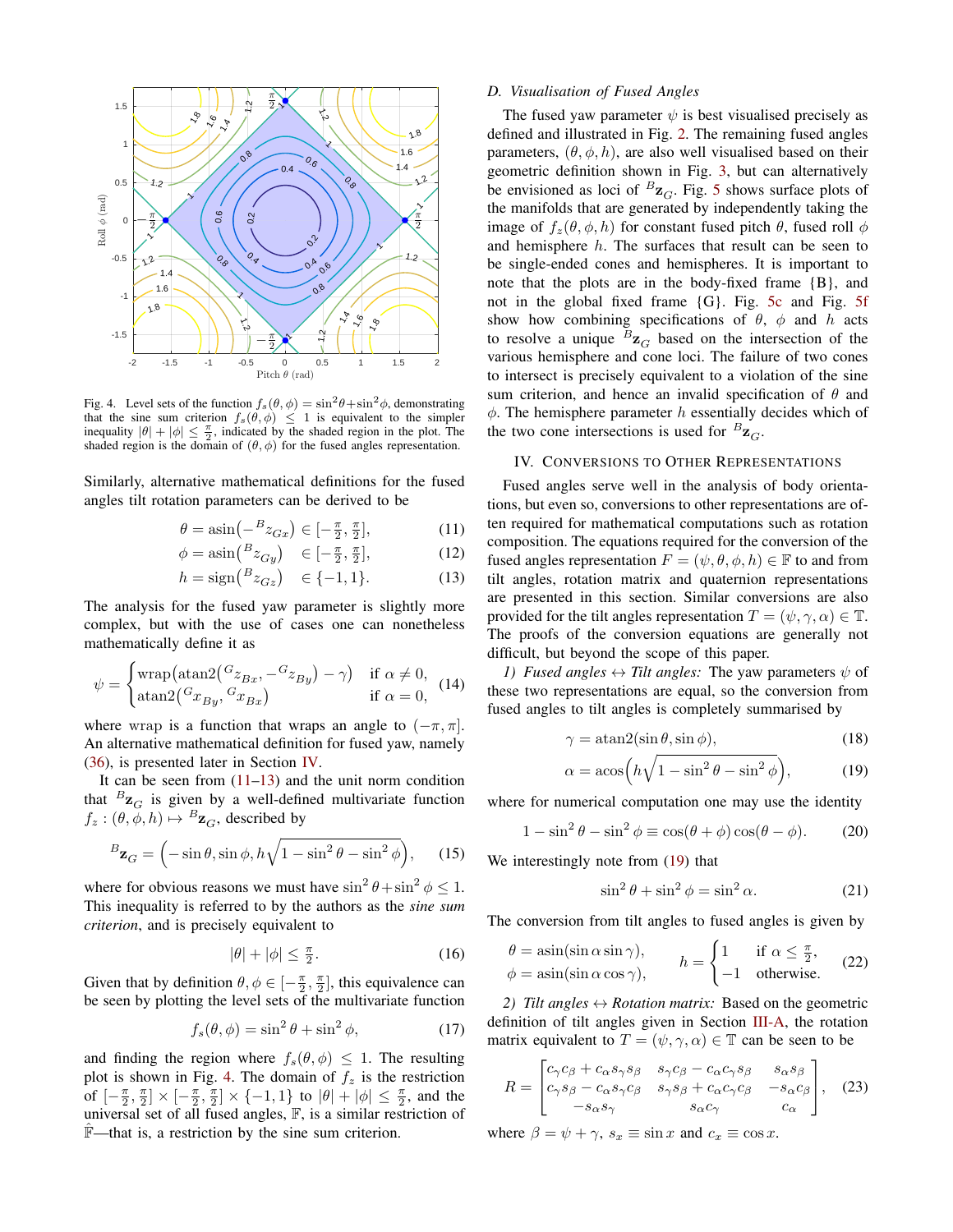<span id="page-5-0"></span>





(a) Constant fused pitch cone for  $\theta = 50^{\circ}$ 

(b) Constant fused roll cone for  $\phi = 32^\circ$ 



(d) Constant hemisphere locus for  $h = +1$ 



(e) Constant hemisphere locus for  $h = -1$ 

(c) Intersection of fused pitch and roll cones



(f) Intersection of cones and hemisphere locus

Fig. 5. Plots of the 3D locus of  ${}^B\mathbf{z}_G$  for (a) constant fused pitch  $\theta$ , (b) constant fused roll  $\phi$ , (d) constant hemisphere  $h = +1$ , and (e) constant hemisphere  $h = -1$ . (c) shows how loci of constant fused pitch and roll intersect at (at most) two points, illustrating how  $(\theta, \phi)$  specifies  ${}^Bz_G$  up to two possible choices. (f) shows how intersecting again with the applicable hemisphere locus uniquely resolves  ${}^B\mathbf{z}_G$ . Note that the locus of constant fused pitch in (a) is a cone with its opening facing out of the page, much like the opening of the cone of constant fused roll in (b) is facing towards the left.

The inverse conversion from a rotation matrix  $R$  to the corresponding tilt angles representation  $T$  is given by

$$
\gamma = \text{atan2}(-R_{31}, R_{32}), \qquad \alpha = \text{acos}(R_{33}), \qquad (24)
$$

where the fused yaw  $\psi$  is calculated using [\(26–](#page-5-1)[27\)](#page-5-2), as presented below for the fused angles case.

*3) Fused angles*  $\leftrightarrow$  *Rotation matrix:* The conversion of fused angles to a rotation matrix requires conversion via the tilt angles representation, using [\(18–](#page-4-5)[19\)](#page-4-4). Equation [\(23\)](#page-4-6) can then be used with slight simplification as follows:

<span id="page-5-6"></span>
$$
R = \begin{bmatrix} c_{\gamma}c_{\beta} + c_{\alpha}s_{\gamma}s_{\beta} & s_{\gamma}c_{\beta} - c_{\alpha}c_{\gamma}s_{\beta} & s_{\alpha}s_{\beta} \\ c_{\gamma}s_{\beta} - c_{\alpha}s_{\gamma}c_{\beta} & s_{\gamma}s_{\beta} + c_{\alpha}c_{\gamma}c_{\beta} & -s_{\alpha}c_{\beta} \\ -s_{\theta} & s_{\phi} & c_{\alpha} \end{bmatrix} . \quad (25)
$$

The conversion from  $R$  back to  $F$  follows from [\(11–](#page-4-1)[13\)](#page-4-2). If  $R_m = \max\{R_{11}, R_{22}, R_{33}\}\$ and  $R_z = 1 - R_{11} - R_{22} + R_{33}$ , then the rotation matrix to fused angles conversion is most robustly given by the following:

<span id="page-5-5"></span><span id="page-5-1"></span>
$$
\tilde{\psi} = \begin{cases}\n\text{atan2}(R_{21} - R_{12}, 1 + \text{tr}(R)) & \text{if } \text{tr}(R) \ge 0 \\
\text{atan2}(R_{z}, R_{21} - R_{12}) & \text{if } R_{m} = R_{33} \\
\text{atan2}(R_{32} + R_{23}, R_{13} - R_{31}) & \text{if } R_{m} = R_{22} \\
\text{atan2}(R_{13} + R_{31}, R_{32} - R_{23}) & \text{if } R_{m} = R_{11}\n\end{cases} (26)
$$

$$
\psi = \text{wrap}(2\tilde{\psi}), \qquad \theta = \text{asin}(-R_{31}), \qquad (27)
$$

<span id="page-5-4"></span><span id="page-5-2"></span>
$$
\phi = \text{asin}(R_{32}), \qquad h = \text{sign}(R_{33}).
$$
 (28)

Although it is possible to construct a much simpler expression for  $\psi$  using [\(14\)](#page-4-7), this is not recommended due to the resulting numerical sensitivity near  $\alpha = 0$ .

4) Tilt angles  $\leftrightarrow$  *Quaternion:* The conversion of a tilt angles rotation  $T = (\psi, \gamma, \alpha) \in \mathbb{T}$  to the corresponding quaternion representation is robustly given by

<span id="page-5-3"></span>
$$
q = (c_{\bar{\alpha}}c_{\bar{\psi}}, s_{\bar{\alpha}}c_{\bar{\psi} + \gamma}, s_{\bar{\alpha}}s_{\bar{\psi} + \gamma}, c_{\bar{\alpha}}s_{\bar{\psi}}),
$$
(29)

where  $\bar{\alpha} = \frac{1}{2}\alpha$  and  $\bar{\psi} = \frac{1}{2}\psi$ . In combination with [\(36\)](#page-6-0) for calculating the fused yaw  $\psi$ , the inverse conversion from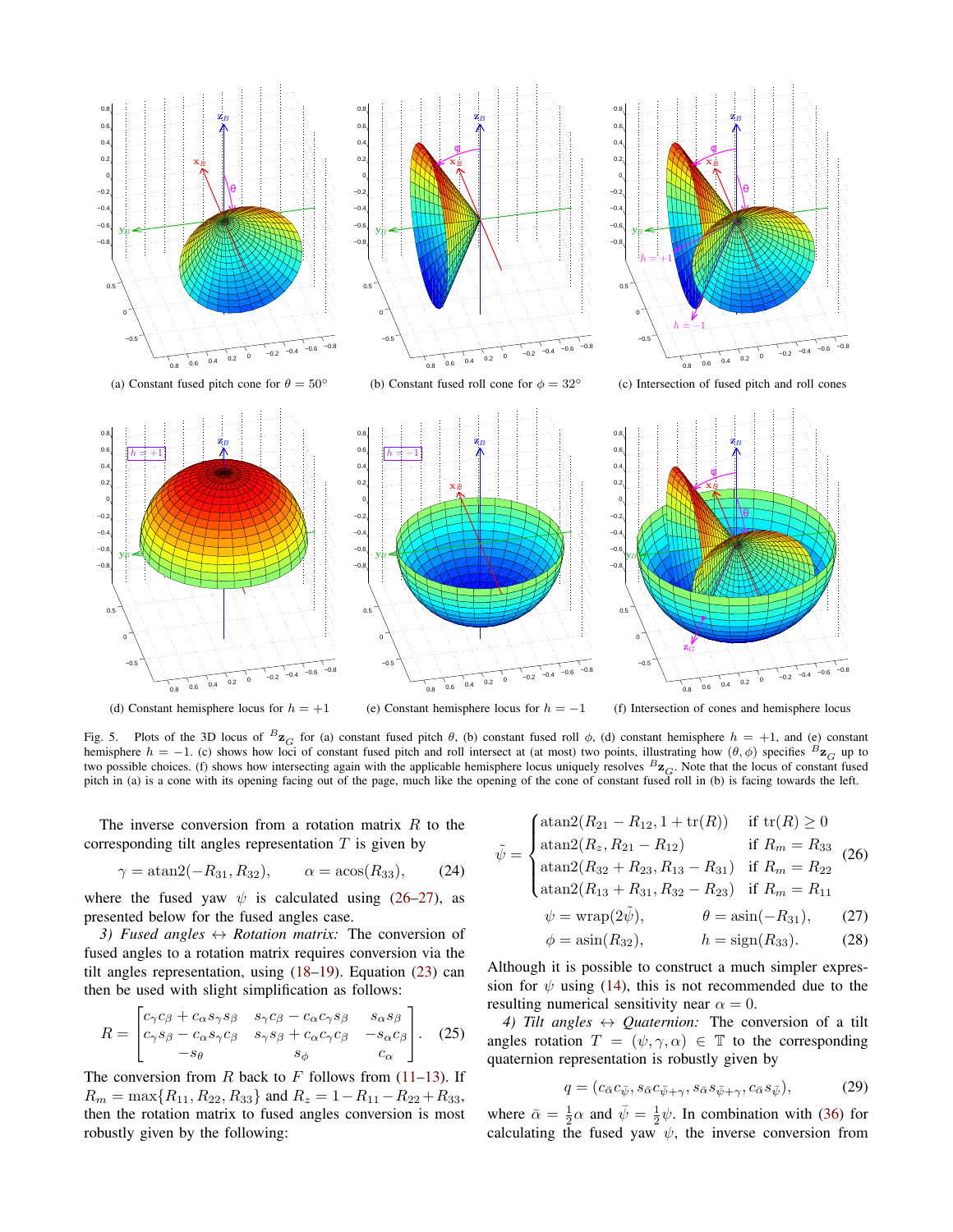quaternion  $q$  to tilt angles  $T$  is given by

$$
\gamma = \operatorname{atan2}(wy - xz, wx + yz),\tag{30}
$$

$$
\alpha = \arccos(2(w^2 + z^2) - 1). \tag{31}
$$

*5) Fused angles* ↔ *Quaternion:* The conversion from fused angles to quaternions is robustly given by

$$
q = \begin{cases} \frac{\tilde{q}_p}{\|\tilde{q}_p\|} & \text{if } h = 1, \\ \frac{\tilde{q}_n}{\|\tilde{q}_n\|} & \text{if } h = -1, \end{cases}
$$
(32)  

$$
\tilde{q}_n = (c_{\bar{n}} C^+_{\alpha}, s_{\beta} c_{\bar{n}} - s_{\beta} s_{\bar{n}}, s_{\beta} s_{\bar{n}} + s_{\beta} c_{\bar{n}}, s_{\bar{n}} C^+_{\alpha}),
$$
(33)

$$
\tilde{q}_p = (c_{\bar{\psi}} C_{\alpha}^+, s_{\phi} c_{\bar{\psi}} - s_{\theta} s_{\bar{\psi}}, s_{\phi} s_{\bar{\psi}} + s_{\theta} c_{\bar{\psi}}, s_{\bar{\psi}} C_{\alpha}^+), \quad (33)
$$
  
\n
$$
\tilde{q}_n = (s_{\alpha} c_{\bar{\psi}}, c_{\bar{\psi} + \gamma} C_{\alpha}^-, s_{\bar{\psi} + \gamma} C_{\alpha}^-, s_{\alpha} s_{\bar{\psi}}), \quad (34)
$$

where  $C_{\alpha}^{+} = 1 + c_{\alpha}$  and  $C_{\alpha}^{-} = 1 - c_{\alpha}$ . The respective quaternion norms are analytically given by

$$
\|\tilde{q}_p\| = \sqrt{2C_{\alpha}^+} = 2c_{\bar{\alpha}}, \quad \|\tilde{q}_n\| = \sqrt{2C_{\alpha}^-} = 2s_{\bar{\alpha}}.
$$
 (35)

Note that  $\alpha$  does not need to be computed in order to evaluate [\(32](#page-6-1)[–34\)](#page-6-2), just  $c_{\alpha}$  and  $s_{\alpha}$ . These can be obtained directly from [\(19\)](#page-4-4) and [\(21\)](#page-4-8). Using [\(27–](#page-5-2)[29\)](#page-5-3), the fused angles representation of a quaternion  $q = (w, x, y, z) \in \mathbb{Q}$  can be shown to be

$$
\psi = \text{wrap}\big(2\operatorname{atan2}(z, w)\big), \quad \theta = \operatorname{asin2}((wy - xz)), \tag{36}
$$

$$
h = sign(w^2 + z^2 - \frac{1}{2}), \qquad \phi = a\sin(2(wx + yz)).
$$
 (37)

Note that this expression for  $\psi$  is insensitive to the quaternion magnitude, and far more direct than an expression derived from  $(26)$  would be. In fact,  $(36)$  can conveniently be taken as the mathematical *definition* of fused yaw. Note that the angle wrapping of  $\psi$  is at most by a single multiple of  $2\pi$ .

### V. SINGULARITY ANALYSIS

When examining rotation representations, it is important to identify and precisely quantify any singularities. Singularities are unavoidable in any minimal parameterisation, and may occur in the form of:

- (i) A rotation that cannot unambiguously be resolved into the required set of rotation parameters,
- <span id="page-6-3"></span>(ii) A rotation for which there is no equivalent parameterised representation that is unambiguous,
- <span id="page-6-4"></span>(iii) A rotation in the neighbourhood of which the sensitivity of the rotation to parameters map is unbounded.

The entries of a rotation matrix are a continuous function of the underlying rotation and lie in the interval  $[-1, 1]$ . As such, from  $(27-28)$  $(27-28)$  and the continuity of the appropriately domain-restricted arcsine function, it can be seen that the fused pitch and fused roll are continuous over the entire rotation space. Furthermore, the hemisphere parameter of the fused angles representation is uniquely and unambiguously defined over the rotation space. As a result, despite its discrete and thereby technically discontinuous nature, the hemisphere parameter is not considered to be the cause of any singularities in the fused angles representation.

The fused yaw parameter, on the other hand, can be seen from [\(36\)](#page-6-0) to have a singularity at  $w = z = 0$ , due to the singularity of atan2 at  $(0, 0)$ . From  $(29)$ , this condition can be seen to be precisely equivalent to  $\alpha = \pi$ , the defining equation of the set of all rotations by 180◦ about axes in the xy plane. The fused yaw singularity is a singularity of type [\(ii\)](#page-6-3) and [\(iii\)](#page-6-4) as per the characterisation given above, and corresponds to an essential discontinuity of the fused yaw map. Moreover, given any fused yaw singular rotation  $R$ , and any neighbourhood U of R in the rotation space  $SO(3)$ , for every  $\psi \in (-\pi, \pi]$  there exists a rotation in U with a fused yaw of  $\psi$ . Conceptually, the fused yaw singularity can be seen as being as 'far away' from the identity rotation as possible. This is by contrast not the case for Euler angles.

<span id="page-6-2"></span><span id="page-6-1"></span>The tilt angles representation trivially has the same singularity in the fused yaw as the fused angles representation. In addition to this however, from [\(24\)](#page-5-5), the tilt axis angle  $\gamma$  also has a singularity when  $R_{31} = R_{32} = 0$ . This corresponds to  $\theta = \phi = 0$ , or equivalently,  $\alpha = 0$  or  $\pi$ —that is, either rotations of pure yaw, or rotations by 180◦ about axes in the xy plane. The tilt angle parameter  $\alpha$  is continuous by [\(10\)](#page-3-3) and the continuity of the arccosine function, and as such does not contribute any further singularities.

### VI. RESULTS AND PROPERTIES OF FUSED ANGLES

<span id="page-6-0"></span>The fused angles representation possesses a remarkable number of subtle properties that turn out to be quite useful both mathematically and geometrically when working with them. One of these properties, relating to the axisymmetry of the representation, has already been stated without proof in Section [II-D.](#page-1-0) Other—more complex—properties of fused angles, involving for example the matching of fused yaws between coordinate frames, were invoked in [1] to derive a computationally efficient algorithm to calculate instantaneous measurements of the orientation of a body from sensor data. Some of the more basic but useful properties of fused angles are presented in this section.

# *A. Fundamental Properties of Fused Angles*

The following fundamental properties of fused angles hold, and form a minimum set of axiomatic conditions on the fused angles parameters.

- A pure x-rotation by  $\beta \in [-\frac{\pi}{2}, \frac{\pi}{2}]$  is given by the fused angles representation  $(0, 0, \beta, 1) \in \mathbb{F}$ .
- A pure y-rotation by  $\beta \in \left[-\frac{\pi}{2}, \frac{\pi}{2}\right]$  is given by the fused angles representation  $(0, \beta, 0, 1) \in \mathbb{F}$ .
- A pure z-rotation by  $\beta \in (-\pi, \pi]$  is given by the fused angles representation  $(\beta, 0, 0, 1) \in \mathbb{F}$ .
- Applying a pure z-rotation to an arbitrary fused angles rotation is purely additive in fused yaw.

Further fundamental properties of fused angles include:

- The parameter set  $(\psi, \theta, \phi, h) \in \mathbb{F}$  is valid if and only if  $|\theta| + |\phi| \leq \frac{\pi}{2}$ , i.e. the sine sum criterion is satisfied.
- The parameter set  $(\psi, \theta, \phi, h) \in \mathbb{F}$  can be put into standard form by setting  $h = 1$  if  $|\theta| + |\phi| = \frac{\pi}{2}$ , and  $\psi = 0$  if  $\theta = \phi = 0$  and  $h = -1$  (i.e.  $\alpha = \pi$ ).
- Two fused angles rotations are equal if and only if their standard forms are equal. Note that this identifies the  $\alpha = \pi$  rotations due to the fused yaw singularity there.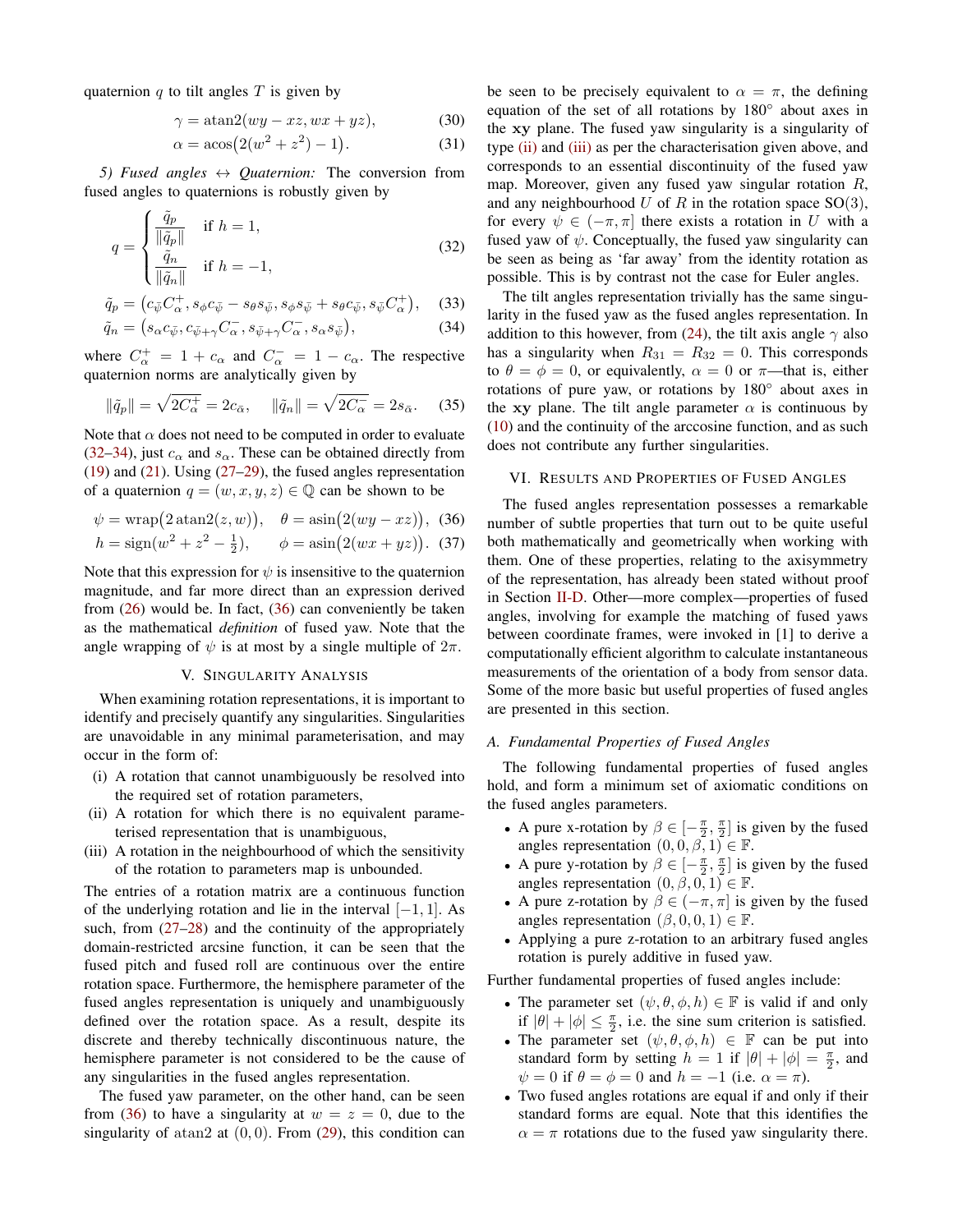#### *B. Inverse of a Fused Angles Rotation*

The fused angles representation of the inverse of a rotation is intricately linked to the fused angles parameters of a rotation. This is an almost unexpected result when compared to, for example, Euler angles, but follows trivially from the formulas and properties presented in this paper thus far. Consider a fused angles rotation  $(\psi, \theta, \phi, h)$  with an equivalent tilt angles representation  $(\psi, \gamma, \alpha)$ . The parameters of the inverse rotation are given by

$$
\psi_{inv} = -\psi, \qquad \gamma_{inv} = \text{wrap}(\psi + \gamma - \pi), \tag{38}
$$

$$
\alpha_{inv} = \alpha, \qquad \theta_{inv} = \operatorname{asin}(-\sin\alpha\sin(\psi+\gamma)), \quad (39)
$$

$$
h_{inv} = h, \qquad \phi_{inv} = \operatorname{asin}(-\sin\alpha\cos(\psi + \gamma)). \quad (40)
$$

The leftmost equation in [\(38\)](#page-7-0) represents a remarkable property of fused yaw, one that other definitions of yaw such as ZYX Euler yaw do not satisfy. This property is referred to as negation through rotation inversion. It is worth noting that if a rotation has zero fused yaw, i.e. it is a pure tilt rotation, the inverse fused pitch and roll also satisfy the negation through rotation inversion property. That is,

$$
\psi = 0 \iff \begin{cases} \psi_{inv} = -\psi, & \theta_{inv} = -\theta, \\ h_{inv} = h, & \phi_{inv} = -\phi. \end{cases}
$$
(41)

# *C. Characterisation of the Fused Yaw of a Quaternion*

For rotations away from the singularity  $\alpha = \pi$ , that is, for rotations where the fused yaw is well-defined and unambiguous, inspection of [\(29\)](#page-5-3) reveals that the z-component of a quaternion  $q = (w, x, y, z) \in \mathbb{Q}$  is zero if and only if the fused yaw is zero. That is,

<span id="page-7-3"></span>
$$
z = 0 \iff \psi = 0. \tag{42}
$$

Furthermore, it can be seen that the quaternion corresponding to the fused yaw of the rotation can be constructed by zeroing the x and y-components of  $q$  and renormalising. That is,

<span id="page-7-1"></span>
$$
q_{yaw} = \frac{1}{\sqrt{w^2 + z^2}} (w, 0, 0, z).
$$
 (43)

This leads to one way of removing the fused yaw component of a quaternion—something that is a surprisingly common operation—using the expression

<span id="page-7-2"></span>
$$
q_{tilt} = q_{yaw}^* q = \frac{1}{\sqrt{w^2 + z^2}} \Big( wq + z(z, y, -x, -w) \Big). \tag{44}
$$

The fused yaw can also be computed using [\(36\)](#page-6-0) and manually removed. Equations [\(43–](#page-7-1)[44\)](#page-7-2) fail only if  $w = z = 0$ , which is precisely equivalent to  $\alpha = \pi$ , the fused yaw singularity.

#### *D. Metrics over Fused Angles*

For the design of rotation space trajectories and other purposes, it is useful to be able to quantify the distance between two rotations using a metric. Assuming two fused angle rotations  $F_1$  and  $F_2$ , and their corresponding tilt angles representations  $T_1 = (\psi_1, \gamma_1, \alpha_1)$  and  $T_2 = (\psi_2, \gamma_2, \alpha_2)$ , two naturally arising metrics  $[9]$  are ( $\cdot$  is the dot product):

$$
d_R(F_1, F_2) = ||\log(R_1^T R_2)||_F = 2 \arccos(|q_1 \cdot q_2|) = \theta, \tag{45}
$$

$$
d_L(F_1, F_2) = 1 - \cos(\frac{\theta}{2}) = 1 - |q_1 \cdot q_2|,\tag{46}
$$

where  $q_1$ ,  $q_2$  are the corresponding quaternions,  $\theta$  is the angle magnitude of the relative axis-angle rotation  $(\hat{\mathbf{u}}, \theta)$ , and

$$
q_1 \cdot q_2 = c_{\bar{\alpha}_1} c_{\bar{\alpha}_2} c_{\Delta \bar{\psi}} + s_{\bar{\alpha}_1} s_{\bar{\alpha}_2} c_{\Delta \bar{\psi} + \Delta \gamma}, \tag{47}
$$

<span id="page-7-0"></span>where  $\Delta \bar{\psi} = \frac{1}{2}(\psi_1 - \psi_2)$ ,  $\Delta \gamma = \gamma_1 - \gamma_2$ ,  $\bar{\alpha}_1 = \frac{1}{2}\alpha_1$  and  $\bar{\alpha}_2 = \frac{1}{2} \alpha_2$ . Note that the Riemannian metric  $d_R$  relates closely to spherical linear interpolation (slerp) [10], and as such serves as a metric of first choice. Actual computation of slerp is however still most efficiently done in the quaternion space. Direct interpolation of fused angles can give unexpected results in the general case, but for two rotations in the positive hemisphere it is a viable alternative, that for many applications will produce completely satisfactory results.

# VII. CONCLUSIONS

Two novel ways of parameterising a rotation were formally introduced in this paper. The main contribution of these, the fused angles representation, was developed to be able to describe a rotation in a way that yields insight into the components of the rotation in each of the three major planes of the Euclidean space. The second parameterisation that was introduced, tilt angles, was defined as an intermediate representation between fused angles and other existing representations. Nevertheless, the tilt angles representation proves to be geometrically, conceptually and mathematically useful. Many properties of the fused angles and tilt angles representations were derived, often in highlight of their simplicity, and the relations of these two representations to other commonly used representations were explicitly given. The computational efficiency of the two representations can be seen by inspection of our open-source implementation [3]. Due to their many special properties, fused angles fill a niche in the area of rotation parameterisation that is left vacant by alternative constructs such as Euler angles and quaternions, and are expected to yield valuable information and results, in particular in applications that involve balance.

#### **REFERENCES**

- [1] P. Allgeuer and S. Behnke, "Robust sensor fusion for biped robot attitude estimation," in *Proceedings of 14th IEEE-RAS Int. Conference on Humanoid Robotics (Humanoids)*, Madrid, Spain, 2014.
- [2] P. Allgeuer, M. Schwarz, J. Pastrana, S. Schueller, M. Missura, and S. Behnke, "A ROS-based software framework for the NimbRo-OP humanoid open platform," in *Proceedings of 8th Workshop on Humanoid Soccer Robots, IEEE-RAS Int. Conference on Humanoid Robots*, Atlanta, USA, 2013.
- [3] P. Allgeuer. (2014, Oct) Matlab/Octave Rotations Library. [Online]. Available: [https://github.com/AIS-Bonn/matlab\\_octave\\_rotations\\_lib/](https://github.com/AIS-Bonn/matlab_octave_rotations_lib/)
- [4] B. Palais, R. Palais, and S. Rodi, "A disorienting look at Euler's theorem on the axis of a rotation," *The American Mathematical Monthly*, pp. 892–909, 2009.
- [5] S. Tomažič and S. Stančin, "Simultaneous orthogonal rotations angle," *Electrotechnical Review*, no. 78, pp. 7–11, 2011.
- [6] O. Bauchau and L. Trainelli, "The vectorial parameterization of rotation," *Nonlinear Dynamics*, vol. 32, no. 1, pp. 71–92, 2003.
- [7] L. Trainelli and A. Croce, "A comprehensive view of rotation parameterization," in *Proceedings of ECCOMAS*, 2004.
- [8] J. Argyris, "An excursion into large rotations," *Computer Methods in Applied Mechanics and Engineering*, vol. 32, pp. 85–155, 1982.
- [9] D. Huynh, "Metrics for 3D rotations: Comparison and analysis," *J. of Math. Imaging and Vision*, vol. 35, no. 2, pp. 155–164, 2009.
- [10] K. Shoemake, "Animating rotation with quaternion curves," in *ACM SIGGRAPH computer graphics*, vol. 19, no. 3, 1985, pp. 245–254.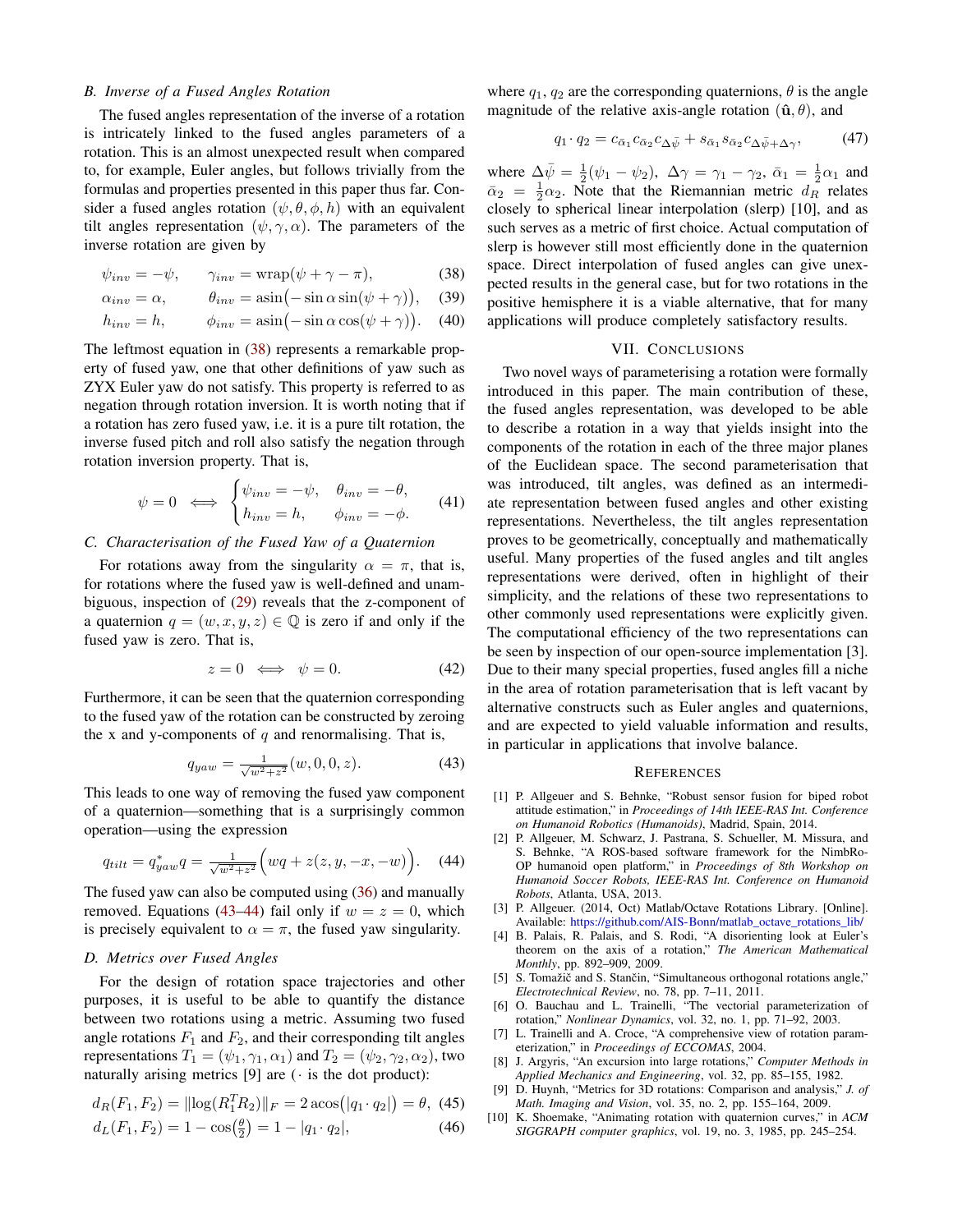#### VIII. ADDENDUM

Some additional properties and results of rotations have been added in this section, post-publication of the paper.

#### *A. Rotations About Local and Global Axes*

Suppose we have the rotation from  $\{G\}$  to  $\{B\}$  in one of the four representations (e.g.  ${}^{G}_{B}R$  or  ${}^{G}_{B}F$ ). Then,

- Rotation of  ${B}$  about a *local* axis  $B$ **v** corresponds to *post-multiplication* by the axis rotation, and,
- Rotation of  ${B}$  about a *global* axis <sup>G</sup>**v** corresponds to *pre-multiplication* by the axis rotation.

If frame {C} results from the rotation in each case, this can be expressed mathematically as:

$$
\text{Local:} \quad {}_{C}^{G}R = {}_{B}^{G}R R_{B}{}_{\mathbf{v}}(\theta) \tag{48}
$$

**Global:** 
$$
{}_{C}^{G}R = R \sigma_{\mathbf{v}}(\theta) {}_{B}^{G}R
$$
 (49)

#### *B. Referenced Rotations*

Given frames  ${A}$  and  ${B}$  relative to a global frame  ${G}$ , the global rotation that maps  ${A}$  onto  ${B}$  is given by

$$
{}^{G}_{\quad}R = {}^{G}_{B}R \, {}^{A}_{G}R. \tag{50}
$$

This is referred to as the rotation from frame  ${A}$  to  ${B}$ , *referenced by {G}*. Alternative mathematical formulations for *referenced rotations* are given by

$$
{}^{G}_{\ \ B}R = {}^{G}_{\ B}R\ {}^{G}_{\ A}R^T \tag{51}
$$

$$
= {}_{B}^{G}R {}_{B}^{A}R {}_{B}^{G}R^{T} \qquad (52)
$$

$$
= {}_{A}^{G}R {}_{B}^{A}R {}_{A}^{G}R^{T}.
$$
 (53)

Basic identities involving referenced rotations include

$$
{}^{G}_{\quad}R\, {}^{G}_{A}R = {}^{G}_{B}R,\tag{54}
$$

$$
{}_{G}^{B}R\ {}_{B}^{G}A_{R} = {}_{G}^{A}R,\t\t(55)
$$

$$
{}_{A}^{G}R^{T} {}_{B}^{G}R R R = {}_{B}^{A}R, \qquad (56)
$$

$$
{}_{B}^{G}R^{T} {}_{B}^{G}R R {}_{B}^{G}R = {}_{B}^{A}R. \tag{57}
$$

The simplification of trivial cases is given by

$$
{}^{G}_{{\stackrel{}{A}}R} = \mathbb{I},\tag{58}
$$

$$
{}^{G}_{\ \ B}R = {}^{G}_{B}R,\tag{59}
$$

$$
{}_{G}^{G}R = {}_{G}^{A}R. \tag{60}
$$

Composition of referenced rotations is given by

$$
{}^{G}_{C}R = {}^{G}_{C}R {}^{G}_{B}R. \tag{61}
$$

A change of referenced frame is given by

$$
{}^{H}_{\quad}R = {}^{H}_{G}R {}^{G}_{\quad}R {}^{H}_{\quad}R T. \tag{62}
$$

All of these definitions and results clearly also have equivalent forms in the other rotation representations. While normal rotation identities can often be thought of as 'cancelling' frames along the forward diagonal of successive terms, the referenced rotation identities can often be thought of as 'cancelling' frames along the backward diagonal.

# *C. Fundamentals of Rotation Matrices*

The set of all rotation matrices is called the special orthogonal group  $SO(3)$ , and is defined as

$$
SO(3) = \{ R \in \mathbb{R}^{3 \times 3} : R^T R = \mathbb{I}, \, \det(R) = 1 \}. \tag{63}
$$

In particular, note that  $R$  is an orthogonal matrix, so the rows and columns of  $R$  have to be mutually orthogonal unit vectors (i.e. an orthonormal basis of  $\mathbb{R}^3$ ), and

$$
R^T = R^{-1}.\tag{64}
$$

For a rotation from coordinate frame  $\{G\}$  to frame  $\{B\}$ ,

$$
{}_{B}^{G}R = \begin{bmatrix} \uparrow & \uparrow & \uparrow \\ G_{\mathbf{X}_{B}} & G_{\mathbf{y}_{B}} & G_{\mathbf{z}_{B}} \\ \downarrow & \downarrow & \downarrow \end{bmatrix} = \begin{bmatrix} \leftarrow {}^{B}\mathbf{x}_{G} \rightarrow \\ \leftarrow {}^{B}\mathbf{y}_{G} \rightarrow \\ \leftarrow {}^{B}\mathbf{z}_{G} \rightarrow \end{bmatrix}
$$
(65)  

$$
\begin{bmatrix} \mathbf{x}_{B} \cdot \mathbf{x}_{G} & \mathbf{y}_{B} \cdot \mathbf{x}_{G} & \mathbf{z}_{B} \cdot \mathbf{x}_{G} \end{bmatrix}
$$

$$
= \begin{bmatrix} \mathbf{x}_B \cdot \mathbf{y}_G & \mathbf{y}_B \cdot \mathbf{y}_G & \mathbf{z}_B \cdot \mathbf{y}_G \\ \mathbf{x}_B \cdot \mathbf{z}_G & \mathbf{y}_B \cdot \mathbf{z}_G & \mathbf{z}_B \cdot \mathbf{z}_G \end{bmatrix}
$$
(66)

$$
= \begin{bmatrix} \cos(\theta_{xx}) & \cos(\theta_{yx}) & \cos(\theta_{zx})\\ \cos(\theta_{xy}) & \cos(\theta_{yy}) & \cos(\theta_{zy})\\ \cos(\theta_{xz}) & \cos(\theta_{yz}) & \cos(\theta_{zz}) \end{bmatrix},
$$
(67)

where for example  ${}^{G}y_B$  is the vector corresponding to the y-axis of frame {B}, expressed in the coordinates of {G}, and  $\theta_{zx}$  is the angle between  $z_B$  and  $x_C$ . Given that we are using right-handed coordinate systems, if x, y and z are either the rows or columns of  $R$ , then

$$
\mathbf{x} \cdot \mathbf{y} = 0, \quad \mathbf{x} \times \mathbf{y} = \mathbf{z},
$$
  
\n
$$
\mathbf{y} \cdot \mathbf{z} = 0, \quad \mathbf{y} \times \mathbf{z} = \mathbf{x},
$$
  
\n
$$
\mathbf{z} \cdot \mathbf{x} = 0, \quad \mathbf{z} \times \mathbf{x} = \mathbf{y}.
$$
  
\n(68)

<span id="page-8-1"></span>The composition of rotations is given by matrix multiplication. Rotation matrix reorthogonalisation (finding the closest valid rotation matrix R to an arbitrary matrix  $\tilde{R}$ ) is given by

$$
R = \tilde{R} \left( \tilde{R}^T \tilde{R} \right)^{-\frac{1}{2}}.
$$
\n(69)

<span id="page-8-0"></span>If  $\tilde{R}$  is a rotation matrix then clearly  $\tilde{R}^T \tilde{R} = \mathbb{I}$ , so  $R = \tilde{R}$ .  $\tilde{R}^T\tilde{R}$  is a real symmetric positive semidefinite matrix, so it is diagonalisable by a real orthogonal matrix  $P$  (i.e. for which  $P^{T} = P^{-1}$ ) to a diagonal matrix D with non-negative entries. That is, for such matrices  $P$  and  $D$ ,

$$
\tilde{R}^T \tilde{R} = P D P^{-1}.
$$
\n(70)

Let  $D^{-\frac{1}{2}}$  be the diagonal matrix with the positive inverse square roots of the diagonal of  $D$  on its diagonal. Then,

$$
\left(\tilde{R}^T \tilde{R}\right)^{-\frac{1}{2}} = PD^{-\frac{1}{2}} P^{-1}.
$$
 (71)

Care has to be taken regarding possibly obtaining complex numbers in the result for singular  $R$  matrices (i.e. for machine precision non-positive entries on the diagonal of D). The reorthogonalisation may also result in a left-handed coordinate system  $(\det(R) = -1)$ . In each case, R can for lack of a better option just be set to  $\mathbb{I}$ .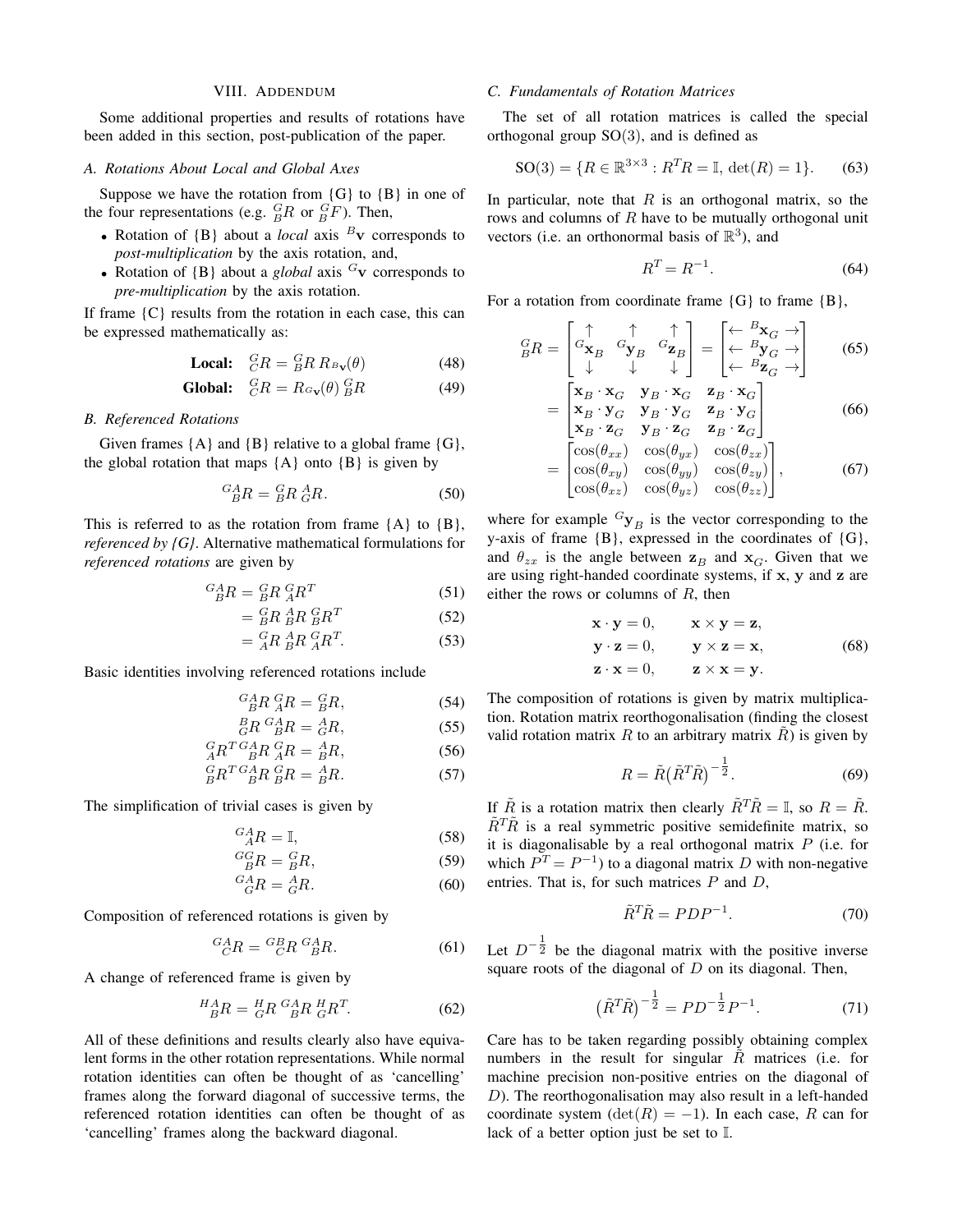The CCW rotation about the unit vector  $\hat{\mathbf{v}} = (v_x, v_y, v_z)$ by an angle of  $\theta$  is given by the rotation matrix

$$
R_{\hat{\mathbf{v}}}(\theta) = \begin{bmatrix} v_x^2 C_{\theta} + c_{\theta} & v_x v_y C_{\theta} - v_z s_{\theta} & v_x v_z C_{\theta} + v_y s_{\theta} \\ v_x v_y C_{\theta} + v_z s_{\theta} & v_y^2 C_{\theta} + c_{\theta} & v_y v_z C_{\theta} - v_x s_{\theta} \\ v_x v_z C_{\theta} - v_y s_{\theta} & v_y v_z C_{\theta} + v_x s_{\theta} & v_z^2 C_{\theta} + c_{\theta} \end{bmatrix} (72)
$$

where  $C_{\theta} = 1 - c_{\theta}$ . For any rotation matrix  $R \in SO(3)$ , the transpose rotation matrix  $R^T \in SO(3)$  satisfies

$$
RR^T = R^T R = \mathbb{I},\tag{73}
$$

$$
(RS)^T = S^T R^T. \tag{74}
$$

Rotation of a column vector  $\mathbf{v} \in \mathbb{R}^3$  by a rotation matrix is given by matrix pre-multiplication, that is

<span id="page-9-1"></span>
$$
{}^{G}\mathbf{v}_{rotated} = {}^{G}_{B}R {}^{G}\mathbf{v}.
$$
 (75)

Considering [\(59\)](#page-8-0), this is in fact a special case of the more general expression for vector rotation, namely

$$
{}^{G}\mathbf{v}_{rotated} = {}^{G}_{B}R {}^{G}\mathbf{v}.
$$
 (76)

This applies the rotation that maps {A} onto {B} to the vector  ${}^{G}$ v, producing a vector that is also relative to {G}. If we have a frame  $\{C\}$ , then matrix pre-multiplication rotates the entire frame. If the resulting frame is  $\{D\}$ , then

$$
{}_{D}^{G}R = {}_{B}^{G}R\, {}_{C}^{G}R,\tag{77}
$$

or more generally for referenced rotations,

$$
{}_{D}^{G}R = {}_{B}^{G}R R {}_{C}^{G}R. \tag{78}
$$

An alternative way of interpreting rotation matrix premultiplication is as a change of reference frame, given by

$$
{}^{G}\mathbf{v} = {}^{G}_{B}R {}^{B}\mathbf{v}, \qquad (79)
$$

or for a frame  $\{C\},\$ 

<span id="page-9-2"></span>
$$
{}_{C}^{G}R = {}_{B}^{G}R {}_{C}^{B}R. \tag{80}
$$

Suppose  $R \equiv {}_{B}^{G}R \in SO(3)$  is a rotation matrix, and  $\Omega$  is an arbitrary 3D angular velocity (rad  $s^{-1}$ ). Then, applying the angular velocity to  $R$  gives

<span id="page-9-0"></span>
$$
\dot{R} = \frac{dR}{dt} = \left[ {}^{G}\Omega \right]_{\times} R = R \left[ {}^{B}\Omega \right]_{\times},\tag{81}
$$

where  $\left[\cdot\right]_{\times}$  is the skew-symmetric matrix representation of the cross product, given for  $\mathbf{v} = (v_x, v_y, v_z)$  by

$$
\begin{bmatrix} \mathbf{v} \end{bmatrix}_{x} = \begin{bmatrix} 0 & -v_z & v_y \\ v_z & 0 & -v_x \\ -v_y & v_x & 0 \end{bmatrix} . \tag{82}
$$

Note that for any vector  $\mathbf{w} \in \mathbb{R}^3$ ,

$$
\mathbf{v} \times \mathbf{w} = [\mathbf{v}]_{\times} \mathbf{w}.
$$
 (83)

[\(81\)](#page-9-0) can alternatively be written as

$$
\dot{R} = \begin{bmatrix} G_{\mathbf{\Omega}} \times G_{\mathbf{X}_{B}} & G_{\mathbf{\Omega}} \times G_{\mathbf{y}_{B}} & G_{\mathbf{\Omega}} \times G_{\mathbf{z}_{B}} \\ \downarrow & \downarrow & \downarrow \end{bmatrix}
$$
 (84)

$$
= \begin{bmatrix} \leftarrow & -^B \Omega \times^B \mathbf{x}_G & \rightarrow \\ \leftarrow & -^B \Omega \times^B \mathbf{y}_G & \rightarrow \\ \leftarrow & -^B \Omega \times^B \mathbf{z}_G & \rightarrow \end{bmatrix}, \tag{85}
$$

so a necessary condition for  $\dot{R}$  is that all rows and columns have a dot product of zero with the corresponding rows and columns in R. Given a valid  $\dot{R}$ , the corresponding angular velocity  $\Omega$  can be read from

$$
\left[ \,^G \mathbf{\Omega} \right]_{\times} = \dot{R} R^T, \qquad \left[ \,^B \mathbf{\Omega} \right]_{\times} = R^T \dot{R}. \qquad (86)
$$

For any rotation matrix  ${}_{B}^{G}R$ , the corresponding axis-angle representation is  $(\hat{\mathbf{u}}, \theta) \in S^2 \times \mathbb{R}$  for

$$
\theta = \arccos\left(\frac{1}{2}(\operatorname{tr}(R) - 1)\right),\tag{87}
$$

$$
\hat{\mathbf{u}} = \frac{1}{2\sin\theta} (R_{32} - R_{23}, R_{13} - R_{31}, R_{21} - R_{12}).
$$
 (88)

If  $\theta = 0$ , then one can define  $\hat{u} = 0$ . Strictly speaking  $0 \notin S^2$ , but the axis  $\hat{u}$  is not uniquely defined if  $\theta = 0$ , and 0 turns out to be a convenient value for numerical implementations. Uniformly rotating by  ${}_{B}^{G}R$  over time  $\Delta t$ corresponds to a constant angular velocity of

$$
{}^{G}\Omega = \frac{\theta}{\Delta t}\hat{\mathbf{u}}.\tag{89}
$$

#### *D. Fundamentals of Quaternion Rotations*

The set of all quaternions  $H$ , and the subset  $\mathbb Q$  thereof, of all quaternions that represent pure rotations, are defined as

$$
\mathbb{H} = \{ q = (q_0, \mathbf{q}) \equiv (w, x, y, z) \in \mathbb{R}^4 \},
$$
  
\n
$$
\mathbb{Q} = \{ q \in \mathbb{H} : ||q|| = 1 \}.
$$
\n(90)

In particular, note that we have

$$
w^2 + x^2 + y^2 + z^2 = 1.
$$
 (91)

Quaternion renormalisation (finding the closest valid quaternion rotation q to an arbitrary quaternion  $\tilde{q}$ ) is given by

$$
q = \frac{\tilde{q}}{\|\tilde{q}\|}.
$$
\n(92)

The CCW rotation about the unit vector  $\hat{\mathbf{v}} = (v_x, v_y, v_z)$  by an angle of  $\theta$  is given by the quaternion (taking  $w \ge 0$ )

$$
q_{\hat{\mathbf{v}}}(\theta) = \left(\cos\frac{\theta}{2}, \hat{\mathbf{v}}\sin\frac{\theta}{2}\right) = \left(\cos\frac{\theta}{2}, v_x\sin\frac{\theta}{2}, v_y\sin\frac{\theta}{2}, v_z\sin\frac{\theta}{2}\right).
$$
 (93)

For  $u \in \mathbb{R}$ , and  $\theta \in [-\pi, \pi]$  (choose  $(\theta, \mathbf{v})$  that satisfies this),

<span id="page-9-3"></span>
$$
q^{u} = \left(\cos\frac{u\theta}{2}, \hat{\mathbf{v}}\sin\frac{u\theta}{2}\right). \tag{94}
$$

In terms of the rotations that the two quaternions represent,

$$
q \equiv -q.\tag{95}
$$

Given the quaternions  $p = (p_0, \mathbf{p}) = (w_1, x_1, y_1, z_1)$  and  $q = (q_0, \mathbf{q}) = (w_2, x_2, y_2, z_2)$ , multiplication is defined by

$$
pq = (p_0q_0 - \mathbf{p} \cdot \mathbf{q}, \, p_0\mathbf{q} + q_0\mathbf{p} + \mathbf{p} \times \mathbf{q}) \tag{96}
$$

$$
= (w_1w_2 - x_1x_2 - y_1y_2 - z_1z_2, \t\t(97)
$$
  
\n
$$
w_1x_2 + x_1w_2 + y_1z_2 - z_1y_2,
$$
  
\n
$$
w_1y_2 - x_1z_2 + y_1w_2 + z_1x_2,
$$
  
\n
$$
w_1z_2 + x_1y_2 - y_1x_2 + z_1w_2).
$$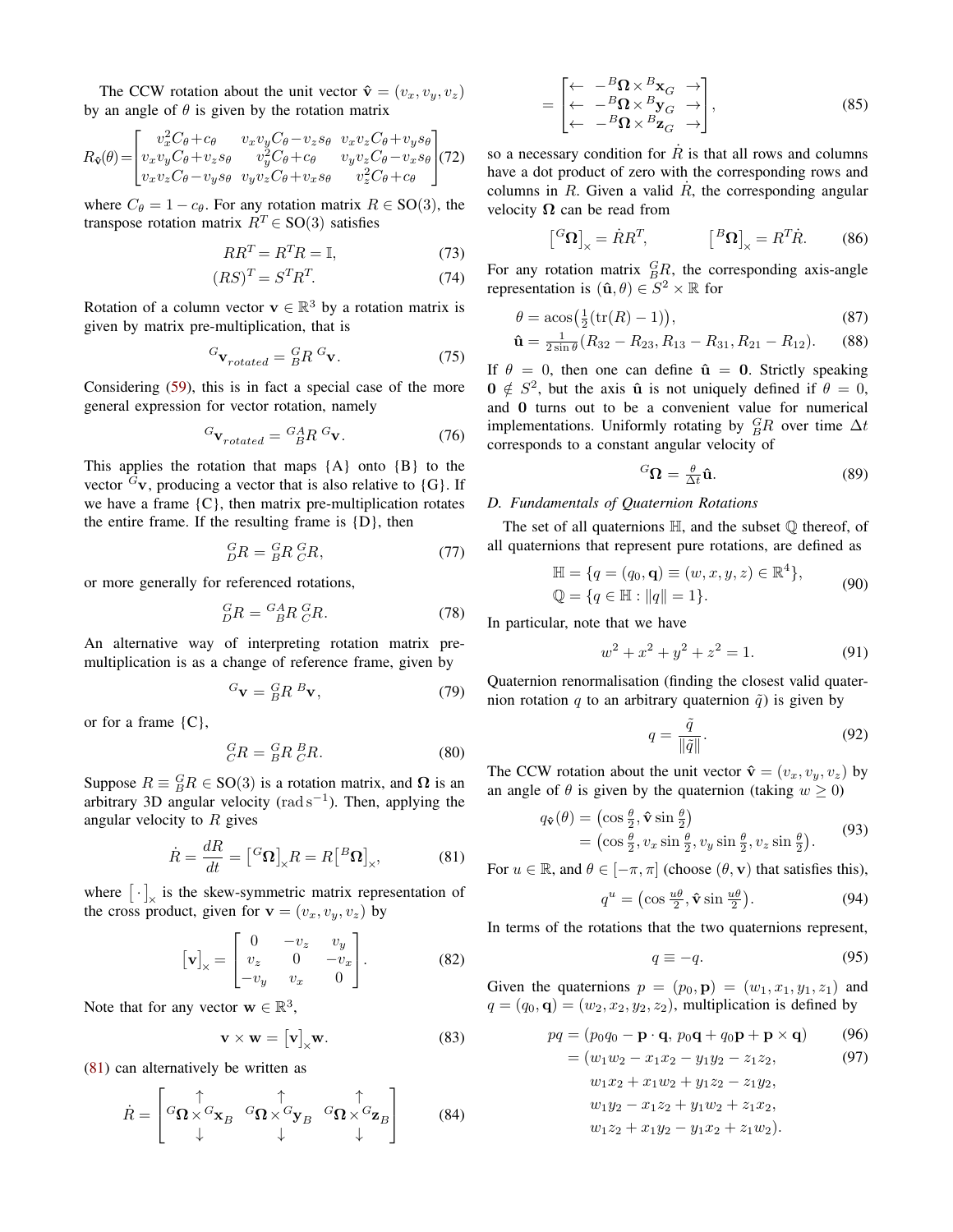For any rotation  $q \in \mathbb{Q}$ , the conjugate  $q^*$  satisfies

$$
q^* = q^{-1} = (w, -x, -y, -z), \tag{98}
$$

$$
qq^* = q^*q = (1, 0, 0, 0), \tag{99}
$$

$$
(pq)^* = q^*p^*.
$$
\n<sup>(100)</sup>

The rotation of a vector  $\mathbf{v} \in \mathbb{R}^3$  by the quaternion  $q =$  $(q_0, \mathbf{q}) \in \mathbb{Q}$  is given by  $L_q(\mathbf{v}) : \mathbb{R}^3 \to \mathbb{R}^3$ , defined as

$$
L_q(\mathbf{v}) = q\mathbf{v}q^* = q(0, \mathbf{v})q^*
$$
\n(101)

$$
= (q_0^2 - ||\mathbf{q}||^2)\mathbf{v} + 2(\mathbf{q} \cdot \mathbf{v})\mathbf{q} + 2q_0(\mathbf{q} \times \mathbf{v}) \quad (102)
$$

$$
= \mathbf{v} + q_0 \mathbf{t} + \mathbf{q} \times \mathbf{t}, \quad \text{where } \mathbf{t} = 2(\mathbf{q} \times \mathbf{v}). \quad (103)
$$

Note that [\(103\)](#page-10-0) provides the computationally most efficient method for calculating  $L_q(\mathbf{v})$ . Just like [\(75](#page-9-1)[–80\)](#page-9-2), we have

$$
{}^{G}\mathbf{v}_{rotated} = L_{gq}({}^{G}\mathbf{v}),\tag{104}
$$

$$
{}^{G}\mathbf{v}_{rotated} = L_{{}^{G}A}_{Bq}({}^{G}\mathbf{v}),\tag{105}
$$

$$
{}_{D}^{G}q = {}_{B}^{G}q \, {}_{C}^{G}q,\tag{106}
$$

$$
{}_{D}^{G}q = {}_{B}^{G}q {}_{C}^{G}q, \qquad (107)
$$

$$
{}^{G}\mathbf{v} = L_{\stackrel{G}{B}q}({}^{B}\mathbf{v}),\tag{108}
$$

$$
{}_{C}^{G}q = {}_{B}^{G}q \, {}_{C}^{B}q. \tag{109}
$$

Rotation composition works as expected:

$$
L_p(L_q(\mathbf{v})) = L_{pq}(\mathbf{v}).
$$
\n(110)

Suppose  $q \equiv \frac{G}{B}q \in \mathbb{Q}$  is a quaternion rotation, and  $\Omega$  is an arbitrary 3D angular velocity (rad  $s^{-1}$ ). Then, applying the angular velocity to  $q$  gives

$$
\dot{q} = \frac{dq}{dt} = \frac{1}{2}(0, \,^G \Omega)q = \frac{1}{2}q(0, \,^B \Omega). \tag{111}
$$

Note that  $\Omega$  is being turned into a quaternion by the addition of a zero w-component, and quaternion multiplication is being used. The output quaternion derivative  $\dot{q}$  will always be perpendicular to the original quaternion  $q$  in 4D space. That is (where  $\cdot$  is the dot product),

$$
\dot{q} \cdot q = 0. \tag{112}
$$

Given a quaternion derivative  $\tilde{q}$ , we first convert it into a valid quaternion derivative  $\dot{q}$  that corresponds to rotating  $q \in \mathbb{Q}$ by some angular velocity, using

<span id="page-10-1"></span>
$$
\dot{q} = \tilde{\dot{q}} - (\tilde{\dot{q}} \cdot q)q. \tag{113}
$$

Then, the corresponding angular velocity  $\Omega$  can be read from

$$
(0, {}^{G}\Omega) = 2\dot{q}q^*, \qquad (0, {}^{B}\Omega) = 2q^*\dot{q}. \qquad (114)
$$

[\(113\)](#page-10-1) ensures that the w-components are indeed zero.

For any quaternion  $g = (w, x, y, z) \in \mathbb{Q}$ , the corresponding axis-angle representation is  $(\hat{\mathbf{u}}, \theta) \in S^2 \times \mathbb{R}$  for

$$
n = ||(x, y, z)||,
$$
  
\n
$$
\theta = \begin{cases} 2 \operatorname{atan2}(n, w) & \text{if } w \ge 0, \\ 2 \operatorname{atan2}(n, w) - 2\pi & \text{otherwise,} \end{cases}
$$
(115)  
\n
$$
\hat{\mathbf{u}} = \begin{cases} \frac{1}{n}(x, y, z) & \text{if } n \ne 0, \\ 0 & \text{otherwise.} \end{cases}
$$
(116)

Strictly speaking  $0 \notin S^2$ , but the axis  $\hat{u}$  is not uniquely defined if  $n = 0$ , and 0 turns out to be a convenient value for numerical implementations. Uniformly rotating by  $\frac{G}{B}q$ over time  $\Delta t$  corresponds to a constant angular velocity of

$$
{}^{G}\Omega = \frac{\theta}{\Delta t}\hat{\mathbf{u}}.\tag{117}
$$

#### *E. Conversion Between Quaternions and Rotation Matrices*

Given  $q = (w, x, y, z) \in \mathbb{Q}$ , the equivalent rotation matrix is given by

<span id="page-10-0"></span>
$$
R = \begin{bmatrix} 1 - 2(y^2 + z^2) & 2(xy - wz) & 2(xz + wy) \\ 2(xy + wz) & 1 - 2(x^2 + z^2) & 2(yz - wx) \\ 2(xz - wy) & 2(yz + wx) & 1 - 2(x^2 + y^2) \end{bmatrix} . (118)
$$

Depending on how the rotation matrix  $R$  is subsequently used, it may be necessary to coerce each of the matrix entries to  $[-1, 1]$ . Although for  $||q|| = 1$  it is impossible in a mathematical sense for one of the entries to exceed unity in magnitude, it can happen in practice due to floating point arithmetic. In such cases, subsequent calculations such as  $\alpha = \arccos(R_{33})$  can lead to unwanted numerical problems.

The reverse conversion is more difficult and is split into four cases, where each case corresponds to one of the four quaternion parameters being taken as the base of the conversion. Given a rotation matrix  $R \in SO(3)$  with matrix entries  $R_{ij}$ , if tr( $R$ )  $\geq$  0,

$$
r = 1 + R_{11} + R_{22} + R_{33},
$$
  
\n
$$
\tilde{q} = (r, R_{32} - R_{23}, R_{13} - R_{31}, R_{21} - R_{12}),
$$
\n(119)

else if  $R_{33} \ge R_{22}$  and  $R_{33} \ge R_{11}$ ,

$$
r = 1 - R_{11} - R_{22} + R_{33},
$$
  
\n
$$
\tilde{q} = (R_{21} - R_{12}, R_{13} + R_{31}, R_{32} + R_{23}, r),
$$
\n(120)

else if  $R_{22} \geq R_{11}$ ,

$$
r = 1 - R_{11} + R_{22} - R_{33},
$$
  
\n
$$
\tilde{q} = (R_{13} - R_{31}, R_{21} + R_{12}, r, R_{32} + R_{23}),
$$
\n(121)

and otherwise,

$$
r = 1 + R_{11} - R_{22} - R_{33},
$$
  
\n
$$
\tilde{q} = (R_{32} - R_{23}, r, R_{21} + R_{12}, R_{13} + R_{31}).
$$
\n(122)

The output quaternion is then obtained via normalisation:

$$
q = \frac{\tilde{q}}{\|\tilde{q}\|}.\tag{123}
$$

This implementation of the rotation matrix to quaternion conversion is extremely robust, as it always chooses the quaternion parameter that provides the most well-conditioned problem to solve as the base of the conversion.

# *F. Tilt phase space*

When working with tilt rotations (as opposed to orientations) and how to combine them, tilt angles are frequently the representation of choice. Tilt angles have a few limitations in this field of application however, such as for example that tilt rotations of more than 180° cannot naturally be represented. The essential discontinuity of the tilt axis angle  $\gamma$  and the non-differentiability (cusp) of the tilt angle  $\alpha$  at the identity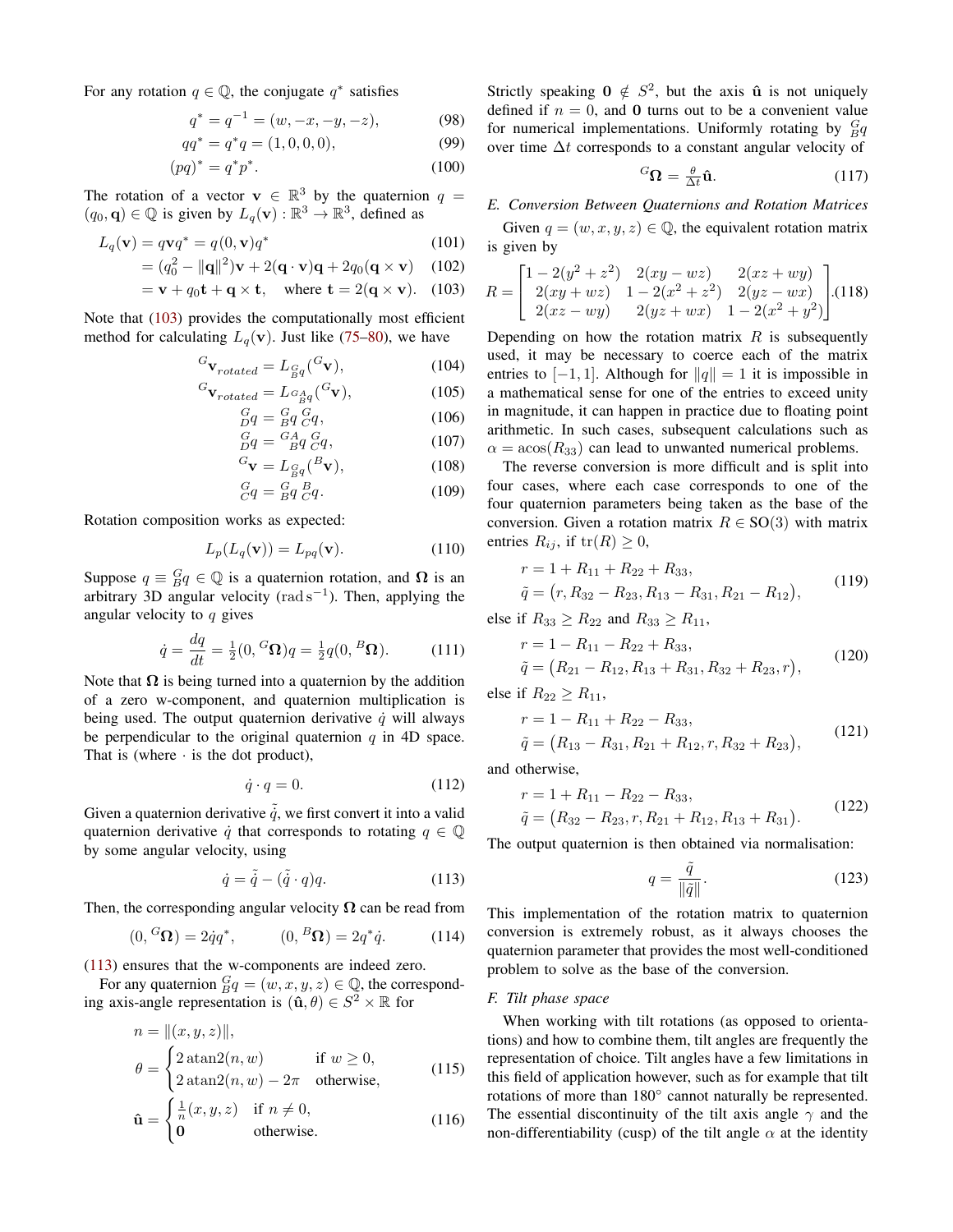rotation also present numerical and algorithmic difficulties. To overcome these issues, the tilt phase space can be used instead as the representation of choice. Given the tilt angles representation  $T = (\psi, \gamma, \alpha)$  of a rotation, the equivalent 3D *tilt phase space* representation is given by

$$
P = (p_x, p_y, p_z) = (\alpha \cos \gamma, \alpha \sin \gamma, \psi)
$$
  

$$
\in \mathbb{R}^2 \times (-\pi, \pi] \equiv \mathbb{P}_3.
$$
 (124)

In general, when working with tilt rotations the fused yaw component is not required. In such cases, the abridged *2D tilt phase space* representation can be used, given by

<span id="page-11-1"></span>
$$
P = (p_x, p_y) = (\alpha \cos \gamma, \alpha \sin \gamma) \in \mathbb{R}^2 \equiv \mathbb{P}_2.
$$
 (125)

This is the predominant formulation of the tilt phase space that is used in general. Note that in [\(124](#page-11-0)[–125\)](#page-11-1) a domain of R has been specified for  $p_x$  and  $p_y$ , to naturally be able to represent tilt rotations of more than 180◦ . The conversion from tilt phase space to tilt angles is given by

$$
\psi = p_z,\tag{126}
$$

$$
\gamma = \operatorname{atan2}(p_y, p_x),\tag{127}
$$

$$
\alpha = \sqrt{p_x^2 + p_y^2} \,. \tag{128}
$$

It should be noted that the tilt phase variables are continuous and smooth functions of the underlying rotation, at least away from the fused yaw singularity in the case of  $p_z \equiv \psi$ . In fact, for rotations with small tilt rotation components, we have  $\sin \alpha \approx \alpha$ ,  $\sin \theta \approx \theta$  and  $\sin \phi \approx \phi$ , where  $\theta$  and  $\phi$  are the fused pitch and roll respectively, so from [\(22\)](#page-4-9),

$$
p_x = \alpha \cos \gamma \approx \phi,
$$
  
\n
$$
p_y = \alpha \sin \gamma \approx \theta.
$$
 (129)

As such, for rotations with small tilt rotation components, the 2D tilt phase variables mimic fused angles, whilst far from it they continue linearly to infinity with increasing magnitude of tilt *rotation*. This is unlike the fused pitch and roll variables, which quickly loop around to correctly represent the resulting *orientation*. This emphasises the advantage of the tilt phase space for working with tilt *rotations*.

Although the composition of tilt rotations is not commutative and does not in general produce a tilt rotation as output, the 2D tilt phase space provides a way of defining a useful and meaningful addition operator for tilt rotations that is closed, commutative and associative. The sum of two tilt rotations  $P_1, P_2 \in \mathbb{P}_2$  is defined to be

$$
P_1 \oplus P_2 = (p_{x1} + p_{x2}, p_{y1} + p_{y2})
$$
  
=  $(\alpha_1 c_{\gamma_1} + \alpha_2 c_{\gamma_2}, \alpha_1 s_{\gamma_1} + \alpha_2 s_{\gamma_2}).$  (130)

If the resulting tilt rotation  $P_1 \oplus P_2$  corresponds to the tilt angles  $(\gamma_s, \alpha_s)$ , then the sum can also be written as

$$
(\gamma_1, \alpha_1) \oplus (\gamma_2, \alpha_2) = (\gamma_s, \alpha_s). \tag{131}
$$

It is easy to see that  $(\mathbb{P}_2, \oplus)$  is an abelian group, and defining

$$
\lambda P = (\lambda p_x, \lambda p_y), \tag{132}
$$

for all  $\lambda \in \mathbb{R}$ , completes  $\mathbb{P}_2$  as a vector space over  $\mathbb{R}$ . This is referred to as the *vector space of tilt rotations*.

# <span id="page-11-2"></span>*G. Spherical Linear Interpolation (Slerp)*

Spherical linear interpolation (slerp) is a way of interpolating rotations that is torque-minimal (shortest path through the space of rotations, i.e following a geodesic) and constant velocity (constant speed in following the path). Given quaternions  $q_0, q_1 \in \mathbb{Q}$  and  $u \in [0, 1]$ , slerp is given by

<span id="page-11-3"></span>
$$
slerp(q_0, q_1, u) = (q_1 q_0^{-1})^u q_0 = q_0 (q_0^{-1} q_1)^u.
$$
 (133)

<span id="page-11-0"></span>Refer to [\(94\)](#page-9-3) for details on taking powers of quaternions.  $q_1q_0^{-1}$  is the relative rotation from  $q_0$  to  $q_1$ , and taking it to the power of  $u$  is like linearly interpolating the angle parameter of the corresponding relative axis-angle representation. An alternative formulation of slerp is given by

$$
\Omega = \operatorname{acos}(q_0 \cdot q_1),
$$
  

$$
\operatorname{slerp}(q_0, q_1, u) = \left[\frac{\sin((1 - u)\Omega)}{\sin \Omega}\right] q_0 + \left[\frac{\sin u\Omega}{\sin \Omega}\right] q_1.
$$
 (134)

Due to the duality  $q \equiv -q$ , this formulation is *only valid* if  $q_0$  and  $q_1$  are in the same 4D hemisphere as each other. That is, the hemisphere centred at either quaternion contains the other. This is equivalent to the condition that

<span id="page-11-6"></span>
$$
q_0 \cdot q_1 \ge 0. \tag{135}
$$

For numeric computations, first compute  $d = q_0 \cdot q_1$ . If  $d < 0$ then negate both d and  $q_1$ . Then,

$$
\Omega = \text{acos}(d),
$$
  

$$
\tilde{q} = \begin{cases} (1-u)q_0 + uq_1, & \text{if } d \ge 1 - \epsilon, \\ \sin((1-u)\Omega)q_0 + \sin(u\Omega)q_1, & \text{otherwise,} \end{cases}
$$
(136)  

$$
\text{slerp}(q_0, q_1, u) = \frac{\tilde{q}}{\|\tilde{q}\|}.
$$

For double precision floating point numbers,  $\epsilon = 5e-9$  is appropriate. For any quaternion  $\hat{q} \in \mathbb{Q}$ ,

<span id="page-11-5"></span>
$$
slerp(\hat{q}q_0, \hat{q}q_1, u) = \hat{q} slerp(q_0, q_1, u). \tag{137}
$$

Refer to Section [IX-A](#page-17-0) for a proof.

#### <span id="page-11-4"></span>*H. Slerp Between Rotations of Equal Fused Yaw*

Performing spherical linear interpolation (slerp) between two rotations of equal fused yaw always produces an output rotation of exactly the same fused yaw. As a corollary, this means that slerp between two tilt rotations always produces a tilt rotation. Therefore, tilt rotations can be cleanly interpolated, without affecting the fused yaw. As an equation,

$$
\Psi(q_0) = \Psi(q_1) = \psi \implies \Psi\big(\text{slerp}(q_0, q_1, u)\big) = \psi. \tag{138}
$$

Refer to Section [IX-B](#page-18-0) for a proof.

#### *I. Format of Pure XYZ Rotations*

A rotation about the x-, y- or z-axis is referred to as a *pure axis rotation*. Pure axis rotations as tilt angles are given by:

$$
T_x(\beta) = (0, 0, \beta), T_y(\beta) = (0, \frac{\pi}{2}, \beta), T_z(\beta) = (\beta, 0, 0).
$$
 (139)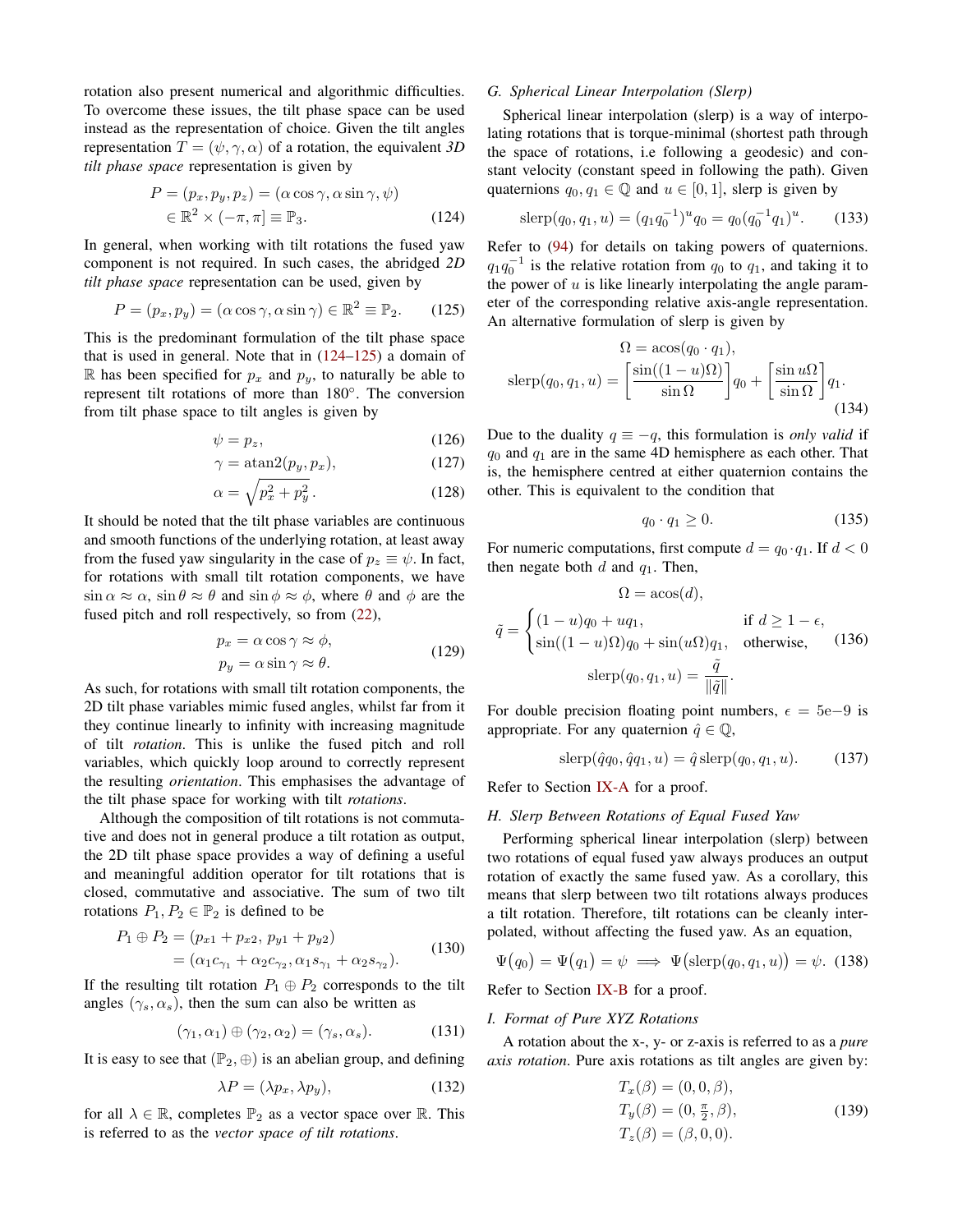Pure axis rotations as fused angles are given by:

$$
F_x(\beta) = (0, 0, \beta, 1),
$$
  
\n
$$
F_y(\beta) = (0, \beta, 0, 1),
$$
  
\n
$$
F_z(\beta) = (\beta, 0, 0, 1).
$$
  
\n(140)

Pure axis rotations as quaternions are given by:

$$
q_x(\beta) = (c_{\bar{\beta}}, s_{\bar{\beta}}, 0, 0),
$$
  
\n
$$
q_y(\beta) = (c_{\bar{\beta}}, 0, s_{\bar{\beta}}, 0),
$$
  
\n
$$
q_z(\beta) = (c_{\bar{\beta}}, 0, 0, s_{\bar{\beta}}).
$$
\n(141)

Pure axis rotations as rotation matrices are given by:

$$
R_x(\beta) = \begin{bmatrix} 1 & 0 & 0 \\ 0 & c_{\beta} & -s_{\beta} \\ 0 & s_{\beta} & c_{\beta} \end{bmatrix},
$$
  
\n
$$
R_y(\beta) = \begin{bmatrix} c_{\beta} & 0 & s_{\beta} \\ 0 & 1 & 0 \\ -s_{\beta} & 0 & c_{\beta} \end{bmatrix},
$$
  
\n
$$
R_z(\beta) = \begin{bmatrix} c_{\beta} & -s_{\beta} & 0 \\ s_{\beta} & c_{\beta} & 0 \\ 0 & 0 & 1 \end{bmatrix}.
$$
 (142)

#### *J. Format of Pure Tilt Rotations*

Pure tilt rotations are rotations with zero fused yaw, i.e. for which  $\psi = 0$ . This results in the following formats in each of the respective rotation representations:

$$
T_t = (0, \gamma, \alpha), \tag{143}
$$

$$
F_t = (0, \theta, \phi, h), \tag{144}
$$

$$
q_t = (c_{\bar{\alpha}}, s_{\bar{\alpha}}c_{\gamma}, s_{\bar{\alpha}}s_{\gamma}, 0). \tag{145}
$$

Note that for the quaternion representation  $z = 0$ , and therefore  $w^2 + x^2 + y^2 = 1$ . For rotation matrices:

$$
R_{t} = \begin{bmatrix} R_{11} & R_{12} & -R_{31} \\ R_{12} & R_{22} & -R_{32} \\ R_{31} & R_{32} & R_{33} \end{bmatrix}
$$
 (146)

$$
= \begin{bmatrix} 1 - 2y^2 & 2xy & 2wy \\ 2xy & 1 - 2x^2 & -2wx \\ -2wy & 2wx & 2w^2 - 1 \end{bmatrix}
$$
 (147)

$$
= \begin{bmatrix} c_{\gamma}^2 + c_{\alpha}s_{\gamma}^2 & c_{\gamma}s_{\gamma}(1-c_{\alpha}) & s_{\alpha}s_{\gamma} \\ c_{\gamma}s_{\gamma}(1-c_{\alpha}) & s_{\gamma}^2 + c_{\alpha}c_{\gamma}^2 & -s_{\alpha}c_{\gamma} \\ -s_{\alpha}s_{\gamma} & s_{\alpha}c_{\gamma} & c_{\alpha} \end{bmatrix}
$$
 (148)

$$
= \begin{bmatrix} 1 - s_{\gamma}^2 (1 - c_{\alpha}) & c_{\gamma} s_{\gamma} (1 - c_{\alpha}) & s_{\alpha} s_{\gamma} \\ c_{\gamma} s_{\gamma} (1 - c_{\alpha}) & 1 - c_{\gamma}^2 (1 - c_{\alpha}) & -s_{\alpha} c_{\gamma} \\ -s_{\alpha} s_{\gamma} & s_{\alpha} c_{\gamma} & c_{\alpha} \end{bmatrix}
$$
(149)

$$
= \begin{bmatrix} \cdot & \cdot & s_{\theta} \\ \cdot & \cdot & -s_{\phi} \\ -s_{\theta} & s_{\phi} & h\sqrt{1 - s_{\theta}^2 - s_{\phi}^2} \end{bmatrix} . \tag{150}
$$

In axis-angle format, a pure tilt rotation is a rotation by  $\alpha$ about the axis  $(c_{\gamma}, s_{\gamma}, 0)$ .

#### *K. Format of Fused Yaw Singularity*

The fused yaw  $\psi$  is singular for 180 $\degree$  rotations about vectors in the xy-plane, that is, for 180<sup>°</sup> tilt rotations. These rotations are essential discontinuities, and are by convention defined to have a fused yaw of zero. The fused yaw singularity corresponds exactly to the following conditions:

Singular 
$$
\psi \iff \alpha = \pi
$$
  
\n $\iff \theta = \phi = 0, h = -1$   
\n $\iff w = z = 0$  (151)  
\n $\iff R_{33} = -1$   
\n $\iff G_{Z_{Bz}} = B_{Z_{Gz}} = -1.$ 

The format of the  $\psi$  singularity in each representation is:

$$
T_{sing} = (\psi, \gamma, \pi), \tag{152}
$$

$$
F_{sing} = (\psi, 0, 0, -1), \tag{153}
$$

$$
q_{sing} = (0, x, y, 0) = (0, c_{\gamma}, s_{\gamma}, 0). \tag{154}
$$

<span id="page-12-3"></span>Strictly speaking, for the representations above to be valid we should have  $\psi = 0$ . The use of a generic ' $\psi$ ' is to represent that the set of singular  $\psi$  rotations is invariant under arbitrary z-rotations. For rotation matrices the  $\psi$  singularity is:

$$
R_{sing} = \begin{bmatrix} R_{11} & R_{12} & 0 \\ R_{12} & -R_{11} & 0 \\ 0 & 0 & -1 \end{bmatrix} \tag{155}
$$

<span id="page-12-1"></span><span id="page-12-0"></span>
$$
= \begin{bmatrix} x^2 - y^2 & 2xy & 0\\ 2xy & y^2 - x^2 & 0\\ 0 & 0 & -1 \end{bmatrix}
$$
 (156)

$$
= \begin{bmatrix} c_{\gamma}^2 - s_{\gamma}^2 & 2c_{\gamma}s_{\gamma} & 0\\ 2c_{\gamma}s_{\gamma} & s_{\gamma}^2 - c_{\gamma}^2 & 0\\ 0 & 0 & -1 \end{bmatrix} .
$$
 (157)

Note in [\(155\)](#page-12-0) that  $R_{11}^2 + R_{12}^2 = 1$ , and in particular that  $x^2 + y^2 = 1$  in [\(156\)](#page-12-1).

### *L. Format of Rotation Inverses*

Given a tilt angles rotation, the inverse is given by

<span id="page-12-2"></span>
$$
T_{inv} = (-\psi, \text{wrap}(\psi + \gamma - \pi), \alpha)
$$
 (158)  
= (-\psi, \psi + \gamma, -\alpha), (159)

where [\(159\)](#page-12-2) is a shortcut if the domain of the tilt angles parameters is not important. Given a fused angles rotation, the inverse is given by

$$
F_{inv} = (-\psi, \theta_{inv}, \phi_{inv}, h),
$$
  
\n
$$
\theta_{inv} = -\operatorname{asin}(c_{\psi} s_{\theta} + s_{\psi} s_{\phi}),
$$
  
\n
$$
\phi_{inv} = \operatorname{asin}(s_{\psi} s_{\theta} - c_{\psi} s_{\phi}).
$$
\n(160)

In terms of the tilt angles parameters  $(\psi, \gamma, \alpha)$ ,  $\theta_{inv}$  and  $\phi_{inv}$ are equivalently given by

$$
\theta_{inv} = -\operatorname{asin}(s_{\alpha}s_{\psi+\gamma}),
$$
  
\n
$$
\phi_{inv} = -\operatorname{asin}(s_{\alpha}c_{\psi+\gamma}).
$$
\n(161)

For the special case of a pure tilt rotation, i.e. zero fused yaw, the inverse is given by

$$
\psi = 0 \iff F_{inv} = (0, -\theta, -\phi, h). \tag{162}
$$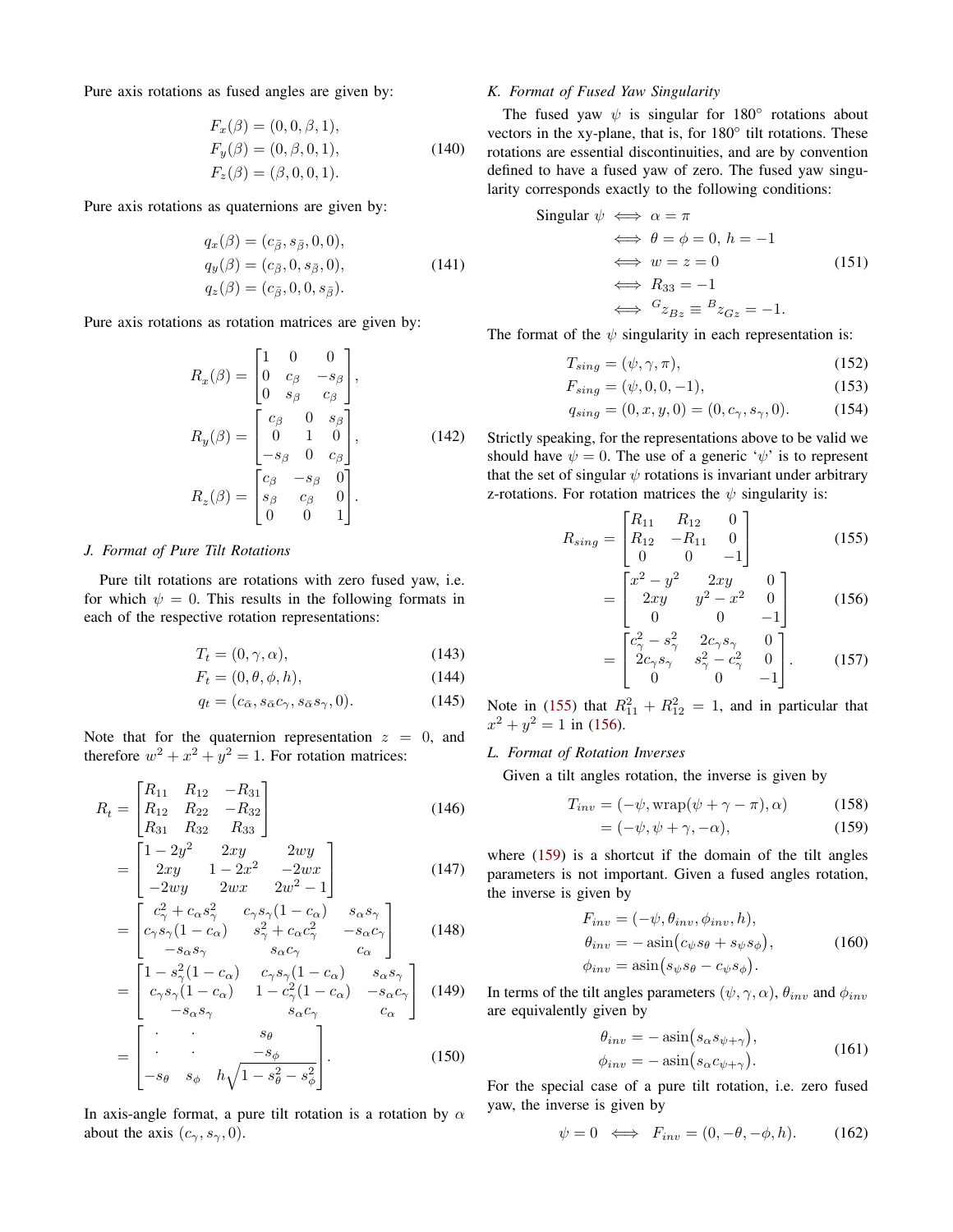Given a quaternion or rotation matrix, the corresponding inverse rotations are given by

$$
q_{inv} = q^*,
$$
  
\n
$$
R_{inv} = R^T.
$$
\n(163)

<span id="page-13-2"></span>*M. Rotation Decomposition into Fused Yaw and Tilt Rotation*

Rotations can be broken up into their fused yaw and tilt rotation components, as follows:

$$
T = T_f \circ T_t = T(\psi, 0, 0) \circ T(0, \gamma, \alpha), \tag{164}
$$

$$
F = F_f \circ F_t = F(\psi, 0, 0, 1) \circ F(0, \theta, \phi, h), \quad (165)
$$

$$
q = q_f q_t = (c_{\bar{\psi}}, 0, 0, s_{\bar{\psi}})(c_{\bar{\alpha}}, s_{\bar{\alpha}}c_{\gamma}, s_{\bar{\alpha}}s_{\gamma}, 0).
$$
 (166)

Also, for rotation matrices:

$$
R = R_f R_t,
$$
  
= 
$$
\begin{bmatrix} c_{\psi} & -s_{\psi} & 0 \\ s_{\psi} & c_{\psi} & 0 \\ 0 & 0 & 1 \end{bmatrix} \begin{bmatrix} c_{\gamma}^2 + c_{\alpha}s_{\gamma}^2 & c_{\gamma}s_{\gamma}(1-c_{\alpha}) & s_{\alpha}s_{\gamma} \\ c_{\gamma}s_{\gamma}(1-c_{\alpha}) & s_{\gamma}^2 + c_{\alpha}c_{\gamma}^2 & -s_{\alpha}c_{\gamma} \\ -s_{\alpha}s_{\gamma} & s_{\alpha}c_{\gamma} & c_{\alpha} \end{bmatrix}.
$$
(167)

Note that  $T_f$ ,  $F_f$ ,  $q_f$  and  $R_f$  are by definition all pure zrotations, so we have that

$$
T_f = T_z(\psi), \qquad F_f = F_z(\psi),
$$
  
\n
$$
q_f = q_z(\psi), \qquad R_f = R_z(\psi).
$$
\n(168)

#### *N. Rotation Composition from Fused Yaw and Tilt Rotation*

Given two frames,  ${G}$  and  ${H}$ , in general there is a unique frame {B} that has a desired fused yaw  ${}^G\psi$  relative to {G}, and a desired tilt rotation component  ${}^Hq_t$  relative to {H}. Cases where there are multiple solutions are discussed later. Suppose we are given  ${}^G\psi$ ,  ${}^G_H q = (w_G, x_G, y_G, z_G)$  and any rotation  ${}_{C}^{H}q = (w_{C_x}x_C, y_C, z_C)$  that has the required tilt rotation component  ${}^H q_t$  relative to {H}. The fused yaw of  $\frac{H}{C}q$  relative to  $\{H\}$  is irrelevant, and  $\frac{H}{C}q$  can often be calculated directly from a tilt angles specification  $T(0, \gamma, \alpha)$ . We first calculate the cross terms

$$
a = x_G x_C + y_G y_C, \quad b = x_G y_C - y_G x_C,
$$
  

$$
c = w_G z_C + z_G w_C, \quad d = w_G w_C - z_G z_C.
$$
 (169)

Then, using the abbreviated notation  $c_{\bar{\psi}} = \cos(\frac{1}{2}G\psi)$  and  $s_{\bar{\psi}} = \sin(\frac{1}{2}G\psi)$ , we compute the following terms:

$$
A = d - a,
$$
  
\n
$$
B = b - c,
$$
  
\n
$$
C = b + c,
$$
  
\n
$$
D = d + a,
$$
  
\n
$$
G = Dc_{\bar{\psi}} - Bs_{\bar{\psi}},
$$
  
\n
$$
H = As_{\bar{\psi}} - Cc_{\bar{\psi}}.
$$
\n(170)

The required yaw rotation relative to  ${H}$  from  ${C}$  to  ${B}$ is then

$$
F = \sqrt{G^2 + H^2},\tag{171}
$$

$$
{}^{H}{}_{B}^{C}q = \begin{cases} (\frac{G}{F}, 0, 0, \frac{H}{F}), & \text{if } F \neq 0, \\ (1, 0, 0, 0), & \text{otherwise.} \end{cases}
$$
(172)

Relative to frames  ${H}$  and  ${G}$ , frame  ${B}$  is then given by either of the expressions

$$
{}_{B}^{H}q = {}_{B}^{H}Cq, \qquad (173)
$$

<span id="page-13-0"></span>
$$
{}_{B}^{G}q = {}_{H}^{G}q {}_{B}^{H}q {}_{C}^{H}q. \qquad (174)
$$

The derivation of the above equations comes from setting  ${}_{B}^{HC}q = (c_{\bar{\phi}}, 0, 0, s_{\bar{\phi}}),$  expanding [\(174\)](#page-13-0), and solving

$$
\Psi\big(\,^G_B q\big) = \,^G \psi. \tag{175}
$$

There are multiple solutions if  $F = 0$ , which is the case when the following two conditions hold simultaneously:

$$
\alpha_G + \alpha_C = \pi,\tag{176}
$$

$$
{}^{G}\psi = 2 \operatorname{atan2}(C, A). \tag{177}
$$

Computationally, there is also a problem with  $F = 0$  when  $_{H}^{G}q$  and  $_{C}^{H}q$  are, either way around,  $(1,0,0,0)$  and  $(0,0,1,0)$ , or  $(0, 1, 0, 0)$  and  $(0, 0, 0, 1)$ . In this case there appears to be multiple solutions for *every*  ${}^G\psi$ , because of a fused yaw singularity. Note however that through a better choice of  ${}_{C}^{H}q$ , it is possible to avoid the singularity and nonetheless successfully calculate the desired solution.

### <span id="page-13-3"></span>*O. Effect of Pure Z-rotations on Fused Yaw*

Composition of any rotation with a pure z-rotation is additive in terms of fused yaw, irrespective whether the z-rotation is local (post-multiplication) or global (pre-multiplication):

<span id="page-13-1"></span>
$$
\Psi(T \circ T_z(\psi_z)) = \Psi(T_z(\psi_z) \circ T) = \Psi(T) + \psi_z
$$
  
\n
$$
\Psi(F \circ F_z(\psi_z)) = \Psi(F_z(\psi_z) \circ F) = \Psi(F) + \psi_z
$$
  
\n
$$
\Psi(qq_z(\psi_z)) = \Psi(q_z(\psi_z)q) = \Psi(q) + \psi_z
$$
  
\n
$$
\Psi(RR_z(\psi_z)) = \Psi(R_z(\psi_z)R) = \Psi(R) + \psi_z
$$
\n(178)

For global z-rotations, the tilt rotation also turns out to be untouched, so for example:

<span id="page-13-4"></span>
$$
T_z(\psi_z) \circ T(\psi, \gamma, \alpha) = T(\psi + \psi_z, \gamma, \alpha),
$$
  
\n
$$
F_z(\psi_z) \circ F(\psi, \theta, \phi, h) = F(\psi + \psi_z, \theta, \phi, h).
$$
 (179)

Refer to Section [IX-C](#page-18-1) for proofs.

#### *P. Link Between Fused Angles and Rotation Matrices*

The correct and most efficient conversions between the fused angles and rotation matrix representations are given in Section [IV.](#page-4-0) There are some other links between fused angles and rotation matrices however, that may be useful in other scenarios. For instance, the rotation matrix  $R$  corresponding to the fused angles rotation  $F = (\psi, \theta, \phi, h)$  can be written

$$
R = \begin{bmatrix} c_{\gamma}c_{\beta} + c_{\alpha}s_{\gamma}s_{\beta} & s_{\gamma}c_{\beta} - c_{\alpha}c_{\gamma}s_{\beta} & s_{\psi}s_{\phi} + c_{\psi}s_{\theta} \\ c_{\gamma}s_{\beta} - c_{\alpha}s_{\gamma}c_{\beta} & s_{\gamma}s_{\beta} + c_{\alpha}c_{\gamma}c_{\beta} & s_{\psi}s_{\theta} - c_{\psi}s_{\phi} \\ -s_{\theta} & s_{\phi} & c_{\alpha} \end{bmatrix}, (180)
$$

where  $\beta = \psi + \gamma$ , and  $T = (\psi, \gamma, \alpha)$  is the corresponding tilt angles rotation. Recall at this point that

$$
c_{\alpha} = h\sqrt{1 - s_{\theta}^2 - s_{\phi}^2}.\tag{181}
$$

Converting  $R$  back to  $F$  yields

$$
\theta = \operatorname{asin}(-R_{31}), \quad \theta = \operatorname{asin}(c_{\psi}R_{13} + s_{\psi}R_{23}),
$$
  
\n
$$
\phi = \operatorname{asin}(R_{32}), \quad \phi = \operatorname{asin}(s_{\psi}R_{13} - c_{\psi}R_{23}), \quad (182)
$$
  
\n
$$
h = \operatorname{sign}(R_{33}).
$$

[\(26\)](#page-5-1) remains the only robust expression for  $\psi$  based on R.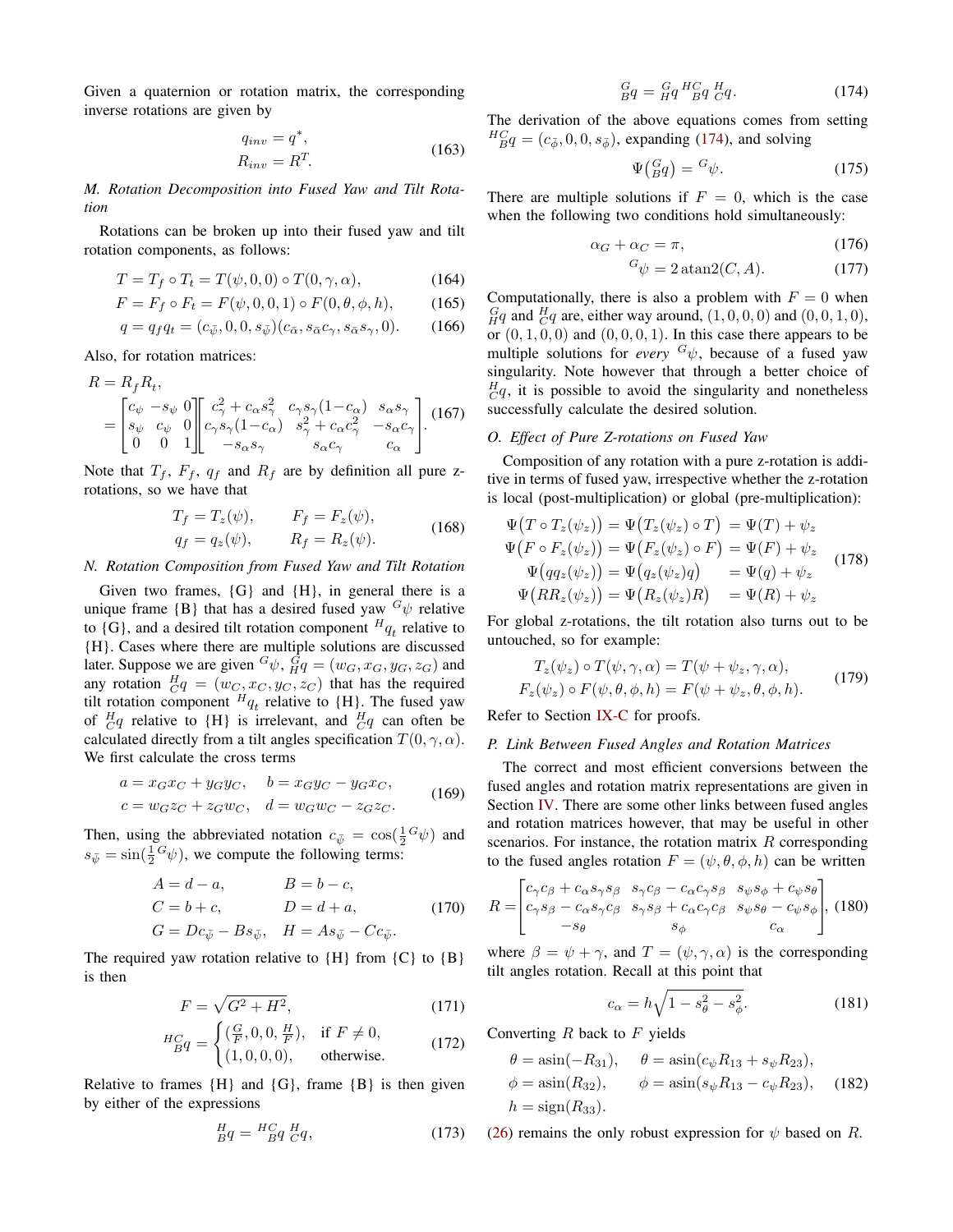# Q. Constructing a Rotation from  $\psi$  and  ${}^B\mathbf{z}_G$

Suppose we are given the desired  $\psi$  and  ${}^B\mathbf{z}_G$  of a rotation, and wish to calculate the full representation of the rotation.

*1) Tilt angles:* Using [\(24\)](#page-5-5), the tilt angles parameters are

$$
\gamma = \text{atan2}(-{}^{B}z_{Gx}, {}^{B}z_{Gy}), \quad \alpha = \text{acos}({}^{B}z_{Gz}).
$$
 (183)

This yields the tilt angles representation  $T = (\psi, \gamma, \alpha)$ .

*2) Fused angles:* Using [\(27](#page-5-2)[–28\)](#page-5-4), the fused angles are

$$
\theta = \operatorname{asin}(-{}^{B}z_{Gx}),
$$
  
\n
$$
\phi = \operatorname{asin}({}^{B}z_{Gy}),
$$
  
\n
$$
h = \operatorname{sign}({}^{B}z_{Gz}).
$$
\n(184)

This yields the fused angles representation  $F = (\psi, \theta, \phi, h)$ .

*3) Quaternion:* The w- and z-components are given by

$$
N_{wz} = \frac{1}{2}(1 + \frac{B_{Z_{Gz}}}{2}), \qquad \frac{w = c_{\bar{\psi}}\sqrt{N_{wz}}}{z = s_{\bar{\psi}}\sqrt{N_{wz}}}.
$$
 (185)

The x- and y-components are then given by

$$
\begin{aligned}\n\tilde{x} &= \,^B z_{Gx} z + \,^B z_{Gy} w, \\
\tilde{y} &= \,^B z_{Gy} z - \,^B z_{Gx} w,\n\end{aligned}\n\tag{186}
$$

$$
A = \sqrt{\frac{1 - N_{wz}}{\tilde{x}^2 + \tilde{y}^2}}, \qquad \begin{array}{c} x = A\tilde{x}, \\ y = A\tilde{y}. \end{array} \tag{187}
$$

Being careful of the  $\psi$  singularity, the final quaternion is then

<span id="page-14-1"></span>
$$
q = \begin{cases} (0, 1, 0, 0) & \text{if } \tilde{x} = \tilde{y} = 0, \\ (w, x, y, z) & \text{otherwise.} \end{cases}
$$
 (188)

For the special case that  $\psi = 0$ , we have

$$
w = \sqrt{N_{wz}}, \qquad \tilde{x} = {^Bz}_{Gy}
$$
  
\n
$$
z = 0, \qquad \tilde{y} = -{^Bz}_{Gx}
$$
 (189)

Equations [\(187–](#page-14-0)[188\)](#page-14-1) are then used as before.

*4) Rotation matrix:* The most numerically safe way of constructing R from  $\psi$  and  ${}^B\mathbf{z}_G$  is to go via the quaternion representation. If  $\psi = 0$  however, and we are not close to the fused yaw singularity  ${}^Bz_{Gz} = -1$ , we can use

$$
R_{11} = 1 - \frac{B_{Z_{Gx}}^{2}}{1 + B_{Z_{Gz}}^{2}},
$$
  
\n
$$
R_{22} = 1 - \frac{B_{Z_{Gy}}^{2}}{1 + B_{Z_{Gz}}^{2}},
$$
  
\n
$$
R_{12} = -\frac{B_{Z_{Gx}}^{2} B_{Z_{Gy}}^{2}}{1 + B_{Z_{Gz}}}.
$$
\n(190)

The complete rotation matrix representation is then

$$
R = \begin{bmatrix} R_{11} & R_{12} & -{}^{B}z_{Gx} \\ R_{12} & R_{22} & -{}^{B}z_{Gy} \\ {}^{B}z_{Gx} & {}^{B}z_{Gy} & {}^{B}z_{Gz} \end{bmatrix} . \tag{191}
$$

# *R. Constructing a Rotation from*  $\psi$  *and*  ${}^{G}_{\mathbf{Z}}{}_{B}$

Suppose we are given the desired  $\psi$  and  ${}^{G}z_{B}$  of a rotation, and wish to calculate the full representation of the rotation.

*1) Tilt angles:* The tilt angles parameters are

$$
\gamma = \text{atan2}(\frac{G_{Z_{Bx}}, -G_{Z_{By}}}{\sigma}) - \psi, \quad \alpha = \text{acos}(\frac{G_{Z_{Bz}}}{\sigma}). \tag{192}
$$
  
This yields the tilt angles representation  $T = (\psi, \gamma, \alpha)$ .

*2) Fused angles:* The fused angles parameters are

$$
\theta = \operatorname{asin}(\frac{G_{Z_{Bx}C_{\psi}} + G_{Z_{By}s_{\psi}}}{G_{Z_{Bx}S_{\psi}} - G_{Z_{By}C_{\psi}}},
$$
\n
$$
\phi = \operatorname{asin}(\frac{G_{Z_{Bx}S_{\psi}} - G_{Z_{By}C_{\psi}}}{G_{Z_{Bz}}},
$$
\n(193)

This yields the fused angles representation  $F = (\psi, \theta, \phi, h)$ . *3) Quaternion:* The w- and z-components are given by

$$
N_{wz} = \frac{1}{2}(1 + \frac{G_{z}}{Bz}), \qquad \frac{w = c_{\bar{\psi}}\sqrt{N_{wz}}}{z = s_{\bar{\psi}}\sqrt{N_{wz}}}.
$$
 (194)

The x- and y-components are then given by

<span id="page-14-2"></span>
$$
\tilde{x} = \frac{G_{Z_{Bx}Z} - G_{Z_{By}w}}{\tilde{y} = \frac{G_{Z_{By}Z} + G_{Z_{Bx}w}}{x},\tag{195}
$$

$$
A = \sqrt{\frac{1 - N_{wz}}{\tilde{x}^2 + \tilde{y}^2}}, \qquad \begin{array}{c} x = A\tilde{x}, \\ y = A\tilde{y}. \end{array} \tag{196}
$$

<span id="page-14-0"></span>Being careful of the  $\psi$  singularity, the final quaternion is then

<span id="page-14-3"></span>
$$
q = \begin{cases} (0,1,0,0) & \text{if } \tilde{x} = \tilde{y} = 0, \\ (w,x,y,z) & \text{otherwise.} \end{cases}
$$
 (197)

For the special case that  $\psi = 0$ , we have

$$
w = \sqrt{N_{wz}}, \qquad \tilde{x} = -{}^{G}z_{By}
$$
  
\n
$$
z = 0, \qquad \tilde{y} = {}^{G}z_{Bx}
$$
 (198)

Equations [\(196–](#page-14-2)[197\)](#page-14-3) are then used as before.

*4) Rotation matrix:* The most numerically safe way of constructing R from  $\psi$  and  ${}^{G}z_B$  is to go via the quaternion representation. If  $\psi = 0$  however, and we are not close to the fused yaw singularity  $G_{Z_{Bz}} = -1$ , we can use

$$
R_{11} = 1 - \frac{G_{Z_{Bx}}^{2}}{1 + G_{Z_{Bz}}^{2}},
$$
  
\n
$$
R_{22} = 1 - \frac{G_{Z_{By}}^{2}}{1 + G_{Z_{Bz}}^{2}},
$$
  
\n
$$
R_{12} = -\frac{G_{Z_{Bx}}G_{Z_{By}}}{1 + G_{Z_{Bz}}}.
$$
\n(199)

The complete rotation matrix representation is then

$$
R = \begin{bmatrix} R_{11} & R_{12} & G_{Z_{Bx}} \\ R_{12} & R_{22} & G_{Z_{By}} \\ -G_{Z_{Bx}} & -G_{Z_{By}} & G_{Z_{Bz}} \end{bmatrix}.
$$
 (200)

#### *S. Fundamentals of Intrinsic ZYX Euler Angles*

Intrinsic ZYX Euler angles is a rotation representation that models a complete rotation as the combination of three successive relative rotations—first by the *ZYX yaw*  $\psi_E$  about the z-axis, then by the *Euler pitch*  $\theta_E$  about the new y-axis, and then by the *Euler roll*  $\phi_E$  about the newest x-axis. The complete ZYX Euler rotation from  $\{G\}$  to  $\{B\}$  is given by

$$
{}_{B}^{G}E = (\psi_{E}, \theta_{E}, \phi_{E})
$$
  
\n
$$
\in (-\pi, \pi] \times [-\frac{\pi}{2}, \frac{\pi}{2}] \times (-\pi, \pi] \equiv \mathbb{E}. \tag{201}
$$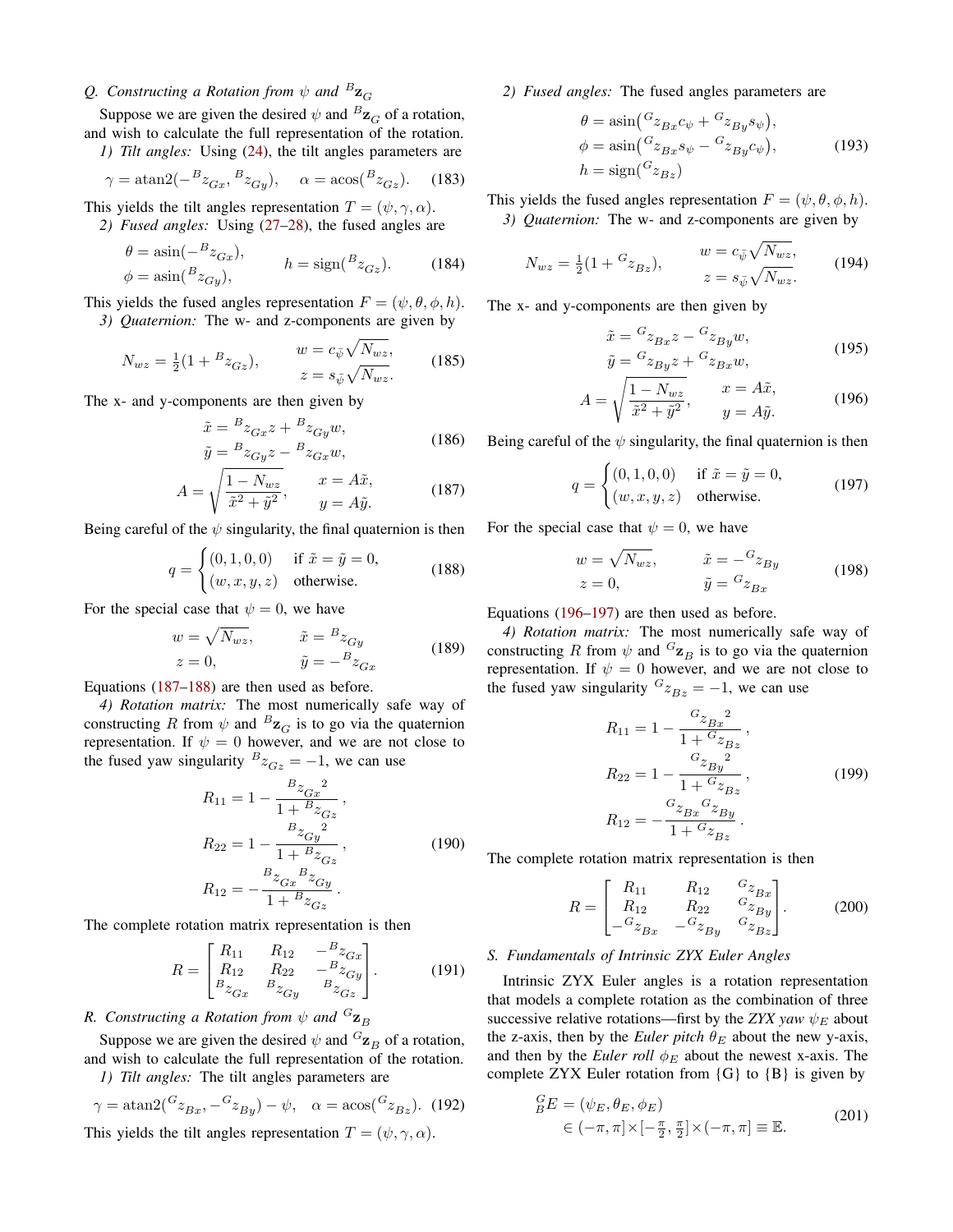The representation is unique, except at *gimbal lock*, which is when  $\hat{\theta}_E = \pm \frac{\pi}{2}$ . For  $\epsilon \in \mathbb{R}$ , the following equivalences hold:

$$
(\psi_E, \theta_E, \phi_E) \equiv (\pi + \psi_E, \pi - \theta_E, \pi + \phi_E), \qquad (202)
$$

$$
(\psi_E, \frac{\pi}{2}, \phi_E) \equiv (\psi_E - \epsilon, \frac{\pi}{2}, \phi_E - \epsilon), \tag{203}
$$

$$
(\psi_E, -\frac{\pi}{2}, \phi_E) \equiv (\psi_E - \epsilon, -\frac{\pi}{2}, \phi_E + \epsilon). \tag{204}
$$

The rotation matrix R corresponding to the Euler angles rotation  $E = (\psi_E, \theta_E, \phi_E)$  is given by (the '<sub>E</sub>' subscripts have been omitted for notation brevity)

$$
R = R_z(\psi_E) R_y(\theta_E) R_x(\phi_E) \tag{205}
$$

$$
= \begin{bmatrix} c_{\psi}c_{\theta} & c_{\psi}s_{\theta}s_{\phi} - s_{\psi}c_{\phi} & c_{\psi}s_{\theta}c_{\phi} + s_{\psi}s_{\phi} \\ s_{\psi}c_{\theta} & s_{\psi}s_{\theta}s_{\phi} + c_{\psi}c_{\phi} & s_{\psi}s_{\theta}c_{\phi} - c_{\psi}s_{\phi} \\ -s_{\theta} & c_{\theta}s_{\phi} & c_{\theta}c_{\phi} \end{bmatrix}_{E}.
$$
 (206)

<span id="page-15-0"></span>The conversion from  $R$  back to  $E$  is given by

$$
\psi_E = \operatorname{atan2}(R_{21}, R_{11}), \n\theta_E = \operatorname{asin}(-R_{31}), \n\phi_E = \operatorname{atan2}(R_{32}, R_{33}).
$$
\n(207)

The conversion from  $E$  to quaternion  $q$  is given by

$$
q = (c_{\bar{\phi}_E} c_{\bar{\theta}_E} c_{\bar{\psi}_E} + s_{\bar{\phi}_E} s_{\bar{\theta}_E} s_{\bar{\psi}_E},
$$
  
\n
$$
s_{\bar{\phi}_E} c_{\bar{\theta}_E} c_{\bar{\psi}_E} - c_{\bar{\phi}_E} s_{\bar{\theta}_E} s_{\bar{\psi}_E},
$$
  
\n
$$
c_{\bar{\phi}_E} s_{\bar{\theta}_E} c_{\bar{\psi}_E} + s_{\bar{\phi}_E} c_{\bar{\theta}_E} s_{\bar{\psi}_E},
$$
  
\n
$$
c_{\bar{\phi}_E} c_{\bar{\theta}_E} s_{\bar{\psi}_E} - s_{\bar{\phi}_E} s_{\bar{\theta}_E} c_{\bar{\psi}_E}).
$$
  
\n(208)

<span id="page-15-1"></span>The conversion from  $q$  back to  $E$  is given by

$$
\psi_E = \operatorname{atan2}(xy + wz, \frac{1}{2} - y^2 - z^2), \n\theta_E = \operatorname{asin2}(wy - xz)), \n\phi_E = \operatorname{atan2}(yz + wx, \frac{1}{2} - x^2 - y^2).
$$
\n(209)

It can be seen from [\(207\)](#page-15-0) and [\(209\)](#page-15-1) that ZYX Euler pitch  $\theta_E$  and fused pitch  $\theta_F$  are the same mathematical quantity, so we identify them as

$$
\theta_E \equiv \theta_F \equiv \theta. \tag{210}
$$

Furthermore, the following relations tie together the ZYX Euler, fused and tilt angles parameters:

$$
\phi_E = \operatorname{atan2}(s_{\phi_F}, c_{\alpha}), \quad \gamma = \operatorname{atan2}(s_{\theta}, c_{\theta} s_{\phi_E}), \tag{211}
$$

$$
\phi_F = \operatorname{asin}(c_\theta s_{\phi_E}), \qquad \alpha = \operatorname{acos}(c_\theta c_{\phi_E}),
$$

$$
h = sign(c_{\phi_E}) = \begin{cases} 1 & \text{if } |\phi_E| \le \frac{\pi}{2}, \\ -1 & \text{otherwise.} \end{cases}
$$
 (212)

Away from the fused yaw and ZYX yaw singularities, the relationship between the two yaws is given by

$$
\psi_E = \text{wrap}(\psi_F + \gamma - \text{atan2}(c_{\alpha}s_{\gamma}, c_{\gamma})), \qquad (213)
$$
  

$$
\psi_F = \text{wrap}(\psi_E - \text{atan2}(s_{\theta}, s_{\phi_F}) + \text{atan2}(s_{\theta}c_{\phi_E}, s_{\phi_E})
$$
  

$$
= \text{wrap}(\psi_E - \text{atan2}(s_{\theta}, c_{\theta}s_{\phi_E}) + \text{atan2}(s_{\theta}c_{\phi_E}, s_{\phi_E}).
$$

The relationship between having zero Euler and fused roll components in a rotation is given by

$$
\phi_E = 0 \implies \phi_F = 0,\tag{214}
$$

$$
\phi_F = 0 \implies \phi_E = 0, \pi. \tag{215}
$$

The implications of having zero Euler pitch are

$$
\theta = 0 \implies \begin{cases} \psi_E = \psi_F, \\ \phi_E = \begin{cases} \phi_F & \text{if } h = 1, \\ \text{wrap}(\pi - \phi_F) & \text{if } h = -1. \end{cases} \end{cases}
$$
 (216)

The implications of having zero Euler roll are

$$
\phi_E = 0 \implies \psi_E = \psi_F. \tag{217}
$$

#### *T. Axisymmetry of the Fused Angles Representation*

When using the fused angles representation in balancerelated applications, by design the z-axis should be chosen to point in the direction opposite to gravity. This ensures that the concepts of 'roll', 'pitch', and in particular 'yaw', line up with what one would intuitively expect, e.g. that yaw is a rotation about a vertical axis that changes 'heading' but not 'tilt'. The choice of z-axis however still leaves one degree of rotational freedom open in the choice of the x and y-axes. More specifically, for right-handed coordinate systems, the y-axis must be a 90◦ clockwise rotation of the x-axis about the z-axis, but otherwise the axes can be freely chosen. The concept of *axisymmetry* refers to the property that one or more rotation parameters are either invariant to this freedom of choice in the axes, or vary in an intuitive rotational manner proportional to the choice. More carefully, axisymmetry in this context refers to the notion that the rotation parameters, for reasons of self-consistency, should be symmetrical about the well-defined z-axis.

<span id="page-15-2"></span>*1) Fused Yaw:* The fused yaw is axisymmetric in the sense that it is invariant to the choice of x and y-axes. Consider a robot that is upright, and thereby considered to have an identity orientation relative to its environment. If the robot undergoes any rotation, the above statement of fused yaw axisymmetry asserts that the fused yaw of this rotation is the same no matter what choice of x and y-axes is made. This is an important and reassuring property of the fused yaw as, given that the z-axis is unambiguously defined, any concept of yaw about the z-axis should clearly be a property of the actual physical rotation, not some arbitrary choice of a virtual reference frame made solely for the purpose of mathematical analysis. It can easily be demonstrated with virtually any non-degenerate example that Euler yaw is not axisymmetric, and for different choices of axes can readily produce deviations up to 180°.

Let  $\{U\}$  be any global coordinate frame such that  $\mathbf{z}_{U}$ points in the direction opposite to gravity, as required, and suppose that the rotation that is undergone by the robot is given by  ${}_{A}^{U}R$ . This is a fixed physical rotation of the robot relative to its environment, so it should have a unique welldefined fused yaw according to axisymmetry. As the z-axis is fixed, every valid global coordinate system {G} that can be used as a reference frame to quantify  ${}_{A}^{U}R$  (including {U} itself) is a pure z-rotation of {U}. That is, for some angle  $\beta$ ,

$$
{}_{G}^{U}R=R_{z}(\beta).
$$

Given any choice of  $\{G\}$ , a body-fixed frame  $\{B\}$  is attached to the robot in such a way that it coincides with {G} when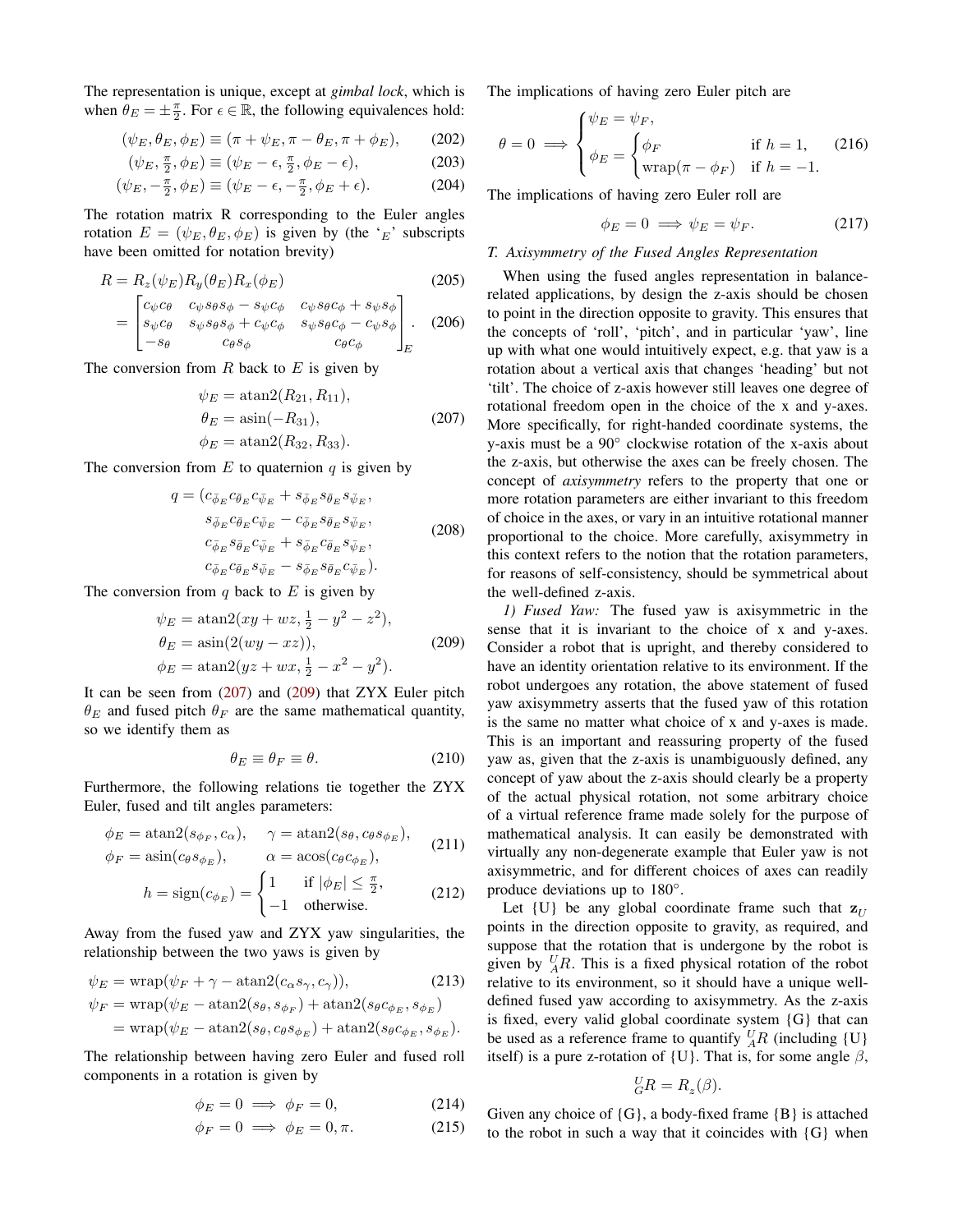<span id="page-16-1"></span>

Fig. 6. Locus of the sine ratios  $(\sin \phi_\beta, \sin \theta_\beta)$  as  $\beta$  varies (i.e. for all possible choices of x and y-axes), for  $(\theta_0, \phi_0) = (0.6, 0.4)$ . The triangle demonstrates the decomposition of  $\sin \alpha$  into the quadrature sinusoid components sin  $\theta$  and sin  $\phi$ , and how  $\beta$  can be seen as an offset to  $\gamma$ .

the robot is initially upright, and rotates with the robot. The rotation  ${}_{A}^{U}R$  maps frame {G} onto frame {B}, so by [\(53\)](#page-8-1)

$$
{}_{A}^{U}R = {}_{B}^{U}R = {}_{G}^{U}R {}_{B}^{G}R {}_{G}^{U}R
$$
\n
$$
(218)
$$

Taking the fused yaw of both sides and using [\(178\)](#page-13-1) gives

$$
\Psi({^U_A}R) = \Psi({^U_G}R\, {^G_B}R\, {^U_G}R^T) \n= \Psi({^U_G}R) + \Psi({^G_B}R\, {^U_G}R^T) \n= \Psi({^U_G}R) + \Psi({^G_B}R) - \Psi({^U_G}R) \n= \Psi({^G_B}R).
$$

We note that  $\Psi(\mathcal{U}_A R)$  is clearly independent of the choice of {G}, so  $\Psi\left(\frac{G}{B}R\right)$  must also be. This demonstrates that the fused yaw of the rotation is invariant to the choice of x and y-axes (i.e. {G}), as required.

To show that Euler yaw violates axisymmetry, consider

$$
{}_{A}^{U}R = R_{x}(\frac{3\pi}{4}), \qquad \qquad {}_{G}^{U}R = R_{z}(\frac{\pi}{2}).
$$

The Euler yaw of  ${}_{A}^{U}R$  is clearly 0, but from [\(218\)](#page-16-0),

$$
{}_{B}^{G}R = {}_{G}^{U}R^{T} {}_{A}^{U} R {}_{G}^{U} R
$$

$$
= E_{R}(\pi, -\frac{\pi}{4}, \pi),
$$
 (219)

where  $E_R(\cdot)$  is notation for the rotation matrix corresponding to the given Euler angles parameters. Thus, the Euler yaw of  ${}_{B}^{G}R$  is  $\pi \neq 0$ , and as {U} and {G} are both valid choices of axes, it follows that Euler yaw cannot be axisymmetric. The asymmetry of Euler yaw is clearly illustrated for another example in the bottom plot in Fig. [9.](#page-17-1)

*2) Fused Pitch and Roll:* The fused pitch and roll are axisymmetric in the sense that their sine ratios circumscribe a uniform circle as a function of the choice of x and y-axes. That is, the locus of  $(\sin \phi, \sin \theta)$  over all possible choices of axes is a circle, and this circle is traversed uniformly as the choice varies.

<span id="page-16-4"></span>

Fig. 7. Level sets of constant sin  $\alpha$  (i.e. the sine of the magnitude of the tilt rotation component of a rotation) in the fused pitch ratio (sin  $\theta$ ) vs. fused roll ratio (sin  $\phi$ ) cartesian space. The shaded region is the valid domain of  $(\sin \phi, \sin \theta)$  for the fused angles representation. The circular nature of the plot visually illustrates the axisymmetry of fused pitch and roll.

<span id="page-16-0"></span>The fused pitch  $\theta$  and fused roll  $\phi$  come together with the hemisphere  $h$  to define the tilt rotation component of a rotation. The magnitude of this tilt rotation is given by the tilt angle  $\alpha$ , and the relative direction of this tilt rotation is given by the tilt axis angle  $\gamma$ .  $\phi$  and  $\theta$  can be thought of as a way of 'splitting up' the action of  $\alpha$  into its orthogonal components. More precisely, the sine ratios  $\sin \phi$  and  $\sin \theta$  are in fact a decomposition of  $\sin \alpha$  into quadrature sinusoid components, as illustrated in Fig. [6](#page-16-1) and Fig. [9,](#page-17-1) and as embodied by

$$
\sin^2 \alpha = \sin^2 \theta + \sin^2 \phi,
$$
  

$$
\gamma = \operatorname{atan2}(\sin \theta, \sin \phi).
$$

The axisymmetry property is equivalent to stating that the choice of x and y-axes simply results in a fixed phase shift to the quadrature components. This suggests that the nature of fused pitch and roll in expressing a tilt rotation component is more a property of the actual physical rotation than whatever arbitrary reference frame is chosen to quantify it numerically. It can easily be demonstrated that Euler pitch and roll are not axisymmetric.

<span id="page-16-2"></span>Consider the same robot undergoing a rotation as in Section [VIII-T.1,](#page-15-2) where we had

$$
{}_{G}^{U}R=R_{z}(\beta).
$$

<span id="page-16-3"></span>We now introduce the notation

$$
{}_{A}^{U}R = T_{R}(\psi_{0}, \gamma_{0}, \alpha_{0})
$$
  
=  $F_{R}(\psi_{0}, \theta_{0}, \phi_{0}, h_{0}),$   

$$
{}_{B}^{G}R = F_{R}(\psi_{\beta}, \theta_{\beta}, \phi_{\beta}, h_{\beta}),
$$
 (220)

where  $F_R(\cdot)$  and  $T_R(\cdot)$  are respectively the rotation matrices corresponding to the given fused and tilt angles parameters. Using this notation, the axisymmetry of fused yaw is equivalent to the statement

$$
\psi_{\beta}=\psi_0.
$$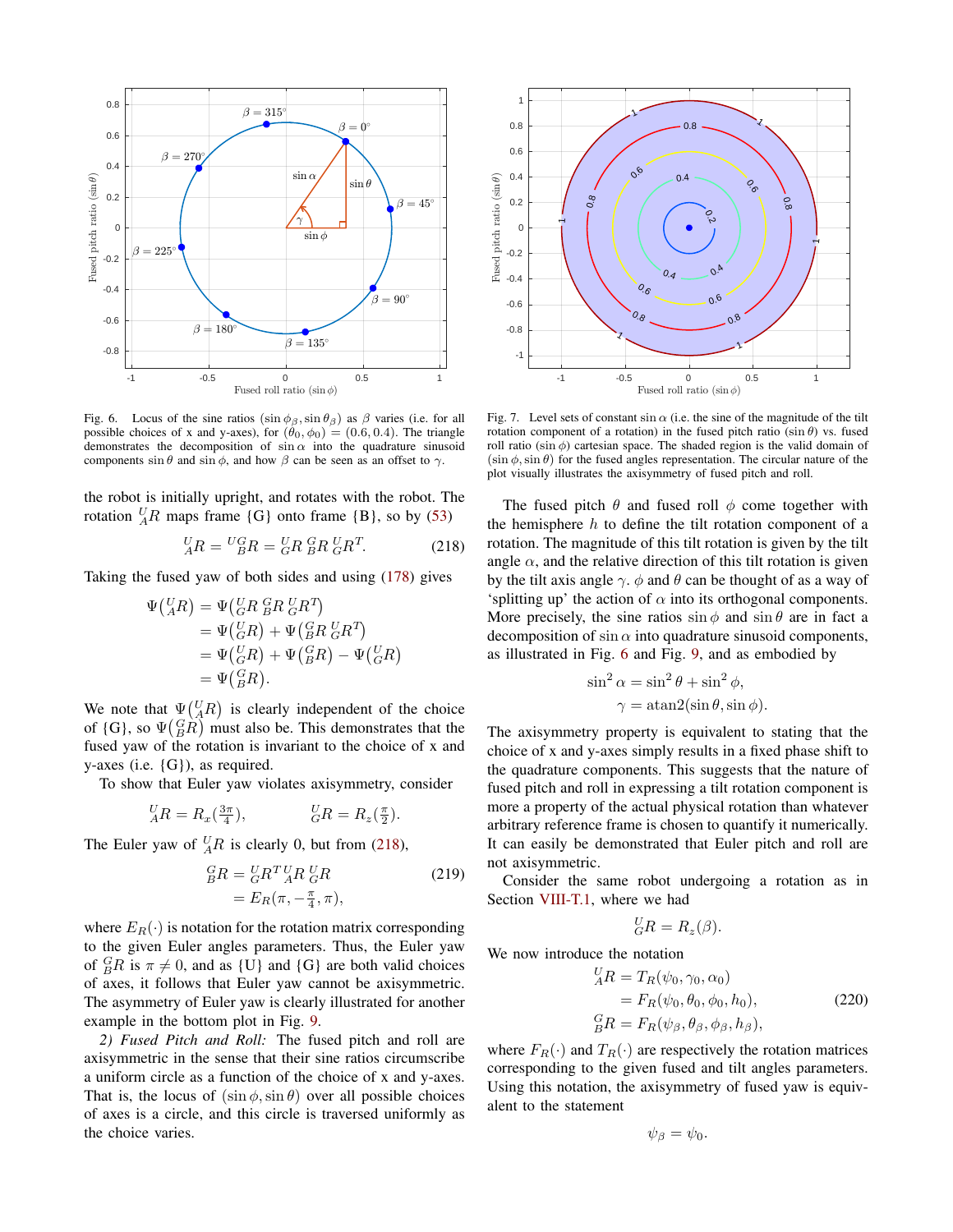<span id="page-17-2"></span>

Fig. 8. Loci of the sine ratios  $(\sin \phi_\beta, \sin \theta_\beta)$  as  $\beta$  varies (i.e. for all possible choices of x and y-axes), once for fused pitch  $\theta_F$  and roll  $\phi_F$ (inner curve), and once for Euler pitch  $\theta_E$  and roll  $\phi_E$  (outer curve). The base rotation  ${}_{A}^{U}R$  used for both loci is  $F_{R}(-1.2, 0.2, -1.3, -1)$ . The noncircularity of the Euler locus, as well as the non-uniformity of the associated keypoints, demonstrate the violation of axisymmetry for Euler pitch and roll.

From [\(219](#page-16-2)[–220\)](#page-16-3), [\(25\)](#page-5-6) and [\(142\)](#page-12-3),

$$
{}_{B}^{G}R = R_{z}(\beta)^{T} {}_{A}^{U}R R_{z}(\beta)
$$
  
= 
$$
\begin{bmatrix} \cdot & \cdot & \cdot \\ \cdot & \cdot & \cdot \\ s_{\beta} s_{\phi_{0}} - c_{\beta} s_{\theta_{0}} & c_{\beta} s_{\phi_{0}} + s_{\beta} s_{\theta_{0}} & c_{\alpha_{0}} \end{bmatrix}
$$
(221)

where the  $\cdot$  entries are omitted for brevity. Using  $(25)$  to expand the left-hand side and comparing matrix entries gives

$$
-s_{\theta_{\beta}} = s_{\beta}s_{\phi_0} - c_{\beta}s_{\theta_0},
$$
  

$$
s_{\phi_{\beta}} = c_{\beta}s_{\phi_0} + s_{\beta}s_{\theta_0}.
$$

This can be written as the matrix equation

$$
\begin{bmatrix} \sin \phi_{\beta} \\ \sin \theta_{\beta} \end{bmatrix} = \begin{bmatrix} c_{\beta} & s_{\beta} \\ -s_{\beta} & c_{\beta} \end{bmatrix} \begin{bmatrix} \sin \phi_{0} \\ \sin \theta_{0} \end{bmatrix}.
$$

By identifying the middle matrix as a 2D rotation matrix, this equation can be seen to be the mathematical expression of the axisymmetry of fused pitch and roll. The effect of varying  $\beta$ , and how this leads to a uniform circular locus is shown in Fig. [6.](#page-16-1) The phase shift to the quadrature components can be seen to just be  $-\beta$ .

One can observe that choosing arbitrary x and y-axes is equivalent to choosing an arbitrary  $\beta$ , which in turn is equivalent to adding an arbitrary offset to  $\gamma_0$ . In fact, it can be seen from the phase shift that

$$
\gamma_{\beta}=\gamma_0-\beta.
$$

As such, all possible loci of sine ratios can be visualised at once by plotting the contours of constant  $\alpha$  while  $\gamma$  varies. This is equivalent to generating the level sets of constant  $\sin \alpha$  in the fused pitch ratio vs. fused roll ratio plane, the result of which is shown in Fig. [7.](#page-16-4) The axisymmetry of fused

<span id="page-17-1"></span>

Fig. 9. Plots of pitch and roll sine ratios and yaw against  $\beta$  for both fused angles (top) and Euler angles (bottom). The base rotation  $^U_{\mathcal{A}}R$  used for both plots is  $F_R(-1.2, 0.2, -1.3, -1)$ , as in Fig. [8.](#page-17-2) The invariance of the fused yaw, as well as the exact quadrature nature of the fused pitch and roll can be clearly identified. The non-axisymmetry of Euler pitch and roll, and in particular the irregularity of Euler yaw, can be seen in the bottom plot.

pitch and roll can be clearly visually identified in the figure. An analogous figure for Euler angles is provided in Fig. [10.](#page-18-2)

<span id="page-17-3"></span>The non-axisymmetry of all three Euler angles parameters is visualised in Fig. [8](#page-17-2) and Fig. [9.](#page-17-1) The two figures also clearly visualise the corresponding axisymmetry of fused angles for the same base rotation  ${}_{A}^{U}R$ . Conceptually, the problem of Euler pitch and roll is the fundamental requirement of an order of rotations. This leads to definitions of pitch and roll that do not correspond to each other in behaviour, as one then implicitly depends on the other.

*3) Hemisphere:* The hemisphere is axisymmetric in the sense that it is invariant to the choice of x and y-axes. As the (3, 3) entry of  ${}_{B}^{G}R$  is  $c_{\alpha\beta}$ , it can be seen from [\(221\)](#page-17-3) that

$$
\alpha_{\beta}=\alpha_0.
$$

The hemisphere in general is a function only of  $\alpha$ , as shown in [\(22\)](#page-4-9), so it immediately follows that

$$
h_{\beta}=h_0.
$$

This demonstrates that both the tilt angle  $\alpha$  and hemisphere h are axisymmetric.

#### IX. SUPPORTING PROOFS

#### <span id="page-17-0"></span>*A. Proof of Section [VIII-G](#page-11-2)*

Recall from [\(133\)](#page-11-3) that for  $q_0, q_1 \in \mathbb{Q}$  and  $u \in \mathbb{R}$ , slerp is given by the equation

$$
slerp(q_0, q_1, u) = (q_1 q_0^{-1})^u q_0 = q_0 (q_0^{-1} q_1)^u.
$$

So for any  $\hat{q} \in \mathbb{Q}$ ,

slerp(
$$
\hat{q}q_0, \hat{q}q_1, u
$$
) =  $\hat{q}q_0 \left( (\hat{q}q_0)^{-1} \hat{q}q_1 \right)^u$   
 =  $\hat{q}q_0 \left( q_0^{-1} \hat{q}^{-1} \hat{q}q_1 \right)^u$   
 =  $\hat{q} \left[ q_0 (q_0^{-1} q_1)^u \right]$   
 =  $\hat{q} \operatorname{slerp}(q_0, q_1, u)$ .